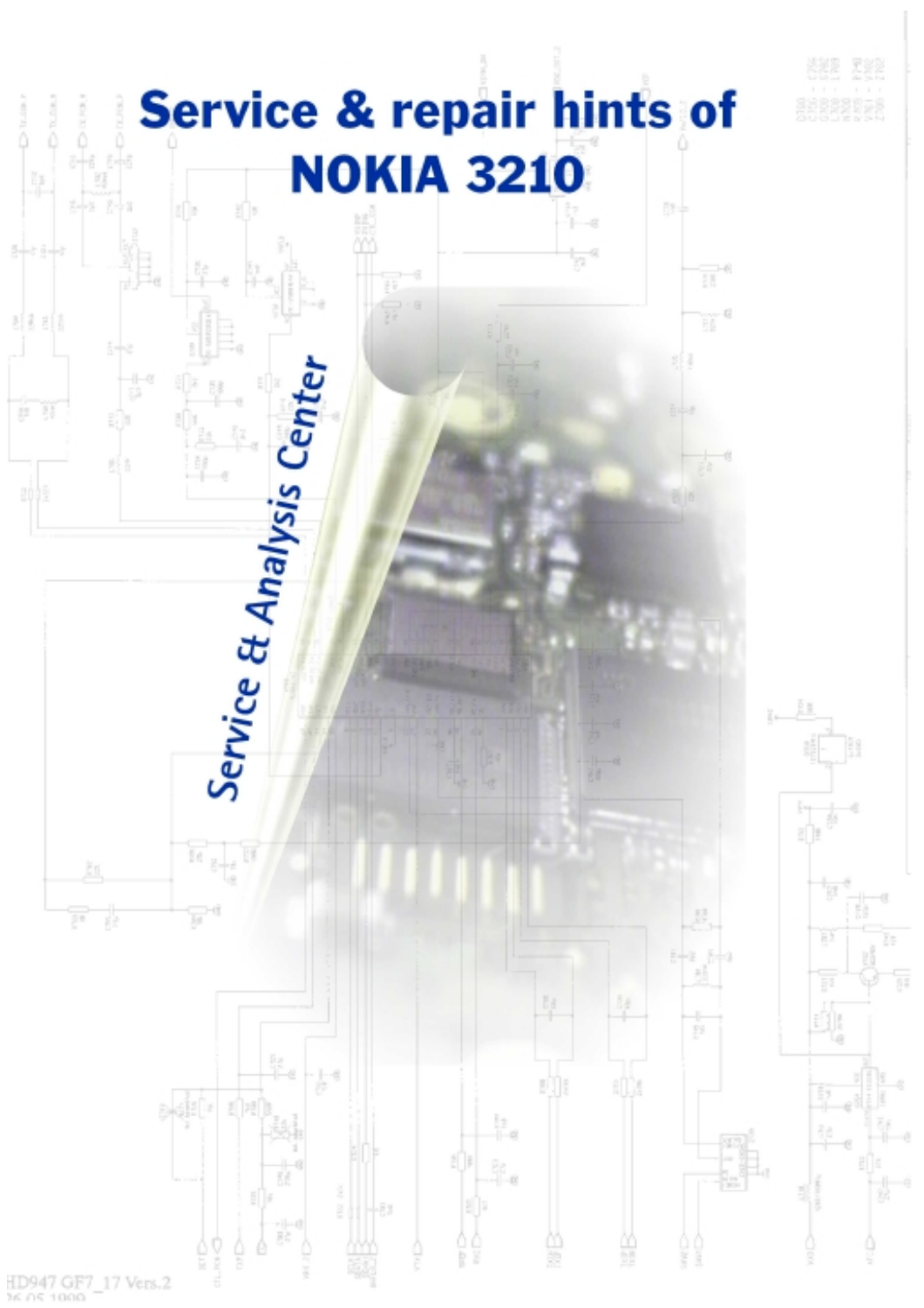<span id="page-1-0"></span>

# **Introduction**

# **IMPORTANT: This document is intended for use by authorized NOKIA service centers only.**

The purpose of this document is to provide some further service information for NOKIA 3210 phones. It contains a lot of collected tips and hints, to find failures and repair solutions easily. I will also give support to the inexperienced technicians.

Saving process time and improving the repair quality is the aim of using this document.

We have build it up based on fault symptoms (listed in "Contents") followed by detailed description for further analysis.

It is to be used additionally to the service manual and other service information

like Service Bulletins, for that reason it doesn't contain any circuit descriptions or schematics.

### **All measurements are made with using of following equipment:**

| Nokia repair SW    | : Wintesla Version 6.10                   |
|--------------------|-------------------------------------------|
| <b>DLL</b> version | : NSE8/9 version 2.41.05                  |
| Nokia Module Jig   | : MJS-13                                  |
| Digital multimeter | : Fluke 73                                |
| Oscilloscope       | : Hitachi V-1565; Fluke PM 3380A          |
| Spectrum Analyzer  | : Advantest R3361C with an analogue probe |
| RF-Generator /     | : Rohde & Schwarz CMD 53                  |
| <b>GSM</b> Tester  |                                           |

While every endeavour has been made to ensure the accuracy of this document, some errors may exist. If any errors are found by the reader, NOKIA should be notified in writing, using following procedure:

#### **Please state:**

Title of the Document + Issue Number/Date of publication Page(s) and/or Figure(s) in error

#### **Please send to:** Nokia GmbH

Service & Analysis Center Europe Meesmannstr.103 D-44807 Bochum / Germany Email: ams.sace-training@nokia.com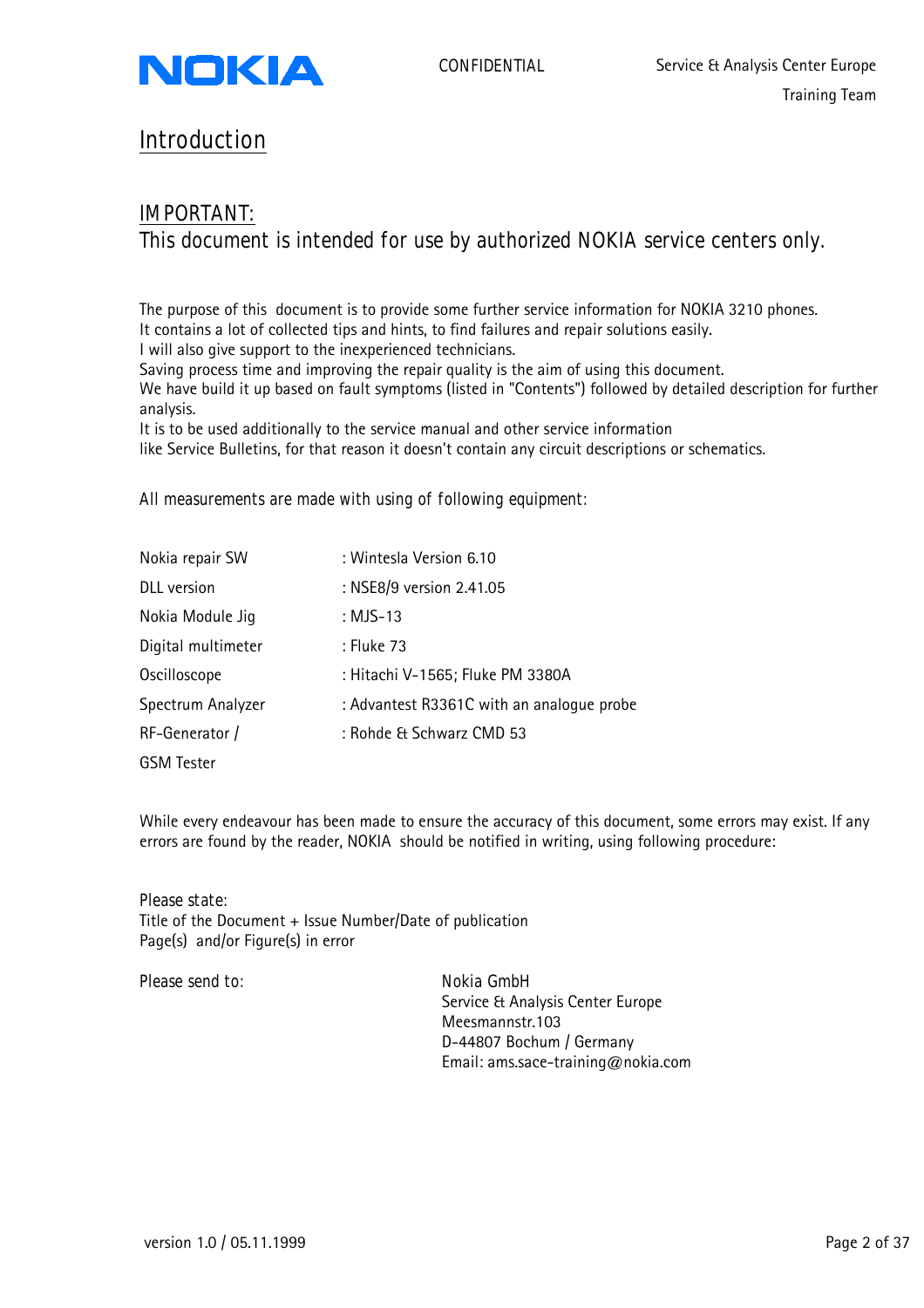

**Contents** 

| <b>INTRODUCTION</b>                                      | $\overline{2}$ |
|----------------------------------------------------------|----------------|
|                                                          |                |
| <b>DOESN'T SWITCH ON</b>                                 |                |
| NO FLASH UPDATE POSSIBLE/ DOESN'T SWITCH ON              | 7              |
| <b>INTERMITTENT DOESN'T SWITCH ON</b>                    | 8              |
| <b>NOT CHARGING</b>                                      | 8              |
| LOW STAND BY TIME/ OPERATION TIME                        | 11             |
| PHONE SWITCH IT SELF OFF                                 | 13             |
| <b>CONTACT SERVICE COBBA PARALLEL /SERIAL BUS FAIL</b>   | 15             |
| <b>CONTACT SERVICE-CCONT INTERFACE FAIL</b>              | 17             |
| <b>CONTACT SERVICE - EEPROM CHECKSUM FAIL</b>            | 18             |
| <b>CLOCK TIME OR USER SETTINGS PROBLEMS</b>              | 19             |
| <b>BUZZER FAILURES</b>                                   | 20             |
| <b>INTERNAL AUDIO FAILURES</b>                           | 21             |
| <b>DISPLAY FAILURES</b>                                  | 23             |
| <b>KEYPAD FAILURE</b>                                    | 24             |
| <b>INSERT SIM CARD</b>                                   | 25             |
| SIM CARD NOT ACCEPTED, SIM LOCK FAILURE                  | 26             |
| <b>PRODUCT CODE NSE-8</b>                                | 28             |
| <b>RECOMMENDATION FOR REPAIR ACTIONS IN THE RF- AREA</b> | 30             |
| LOW RECEIVER SIGNAL STRENGTH INDICATOR                   | 30             |
| <b>NO SERVICE</b>                                        | 30             |
| <b>CALL BREAKS / NO SERVICE</b>                          | 33             |
| <b>NO TX-POWER OR TO LOW</b>                             | 34             |
| <b>MEASUREMENT POINTS NSE-8</b>                          | 37             |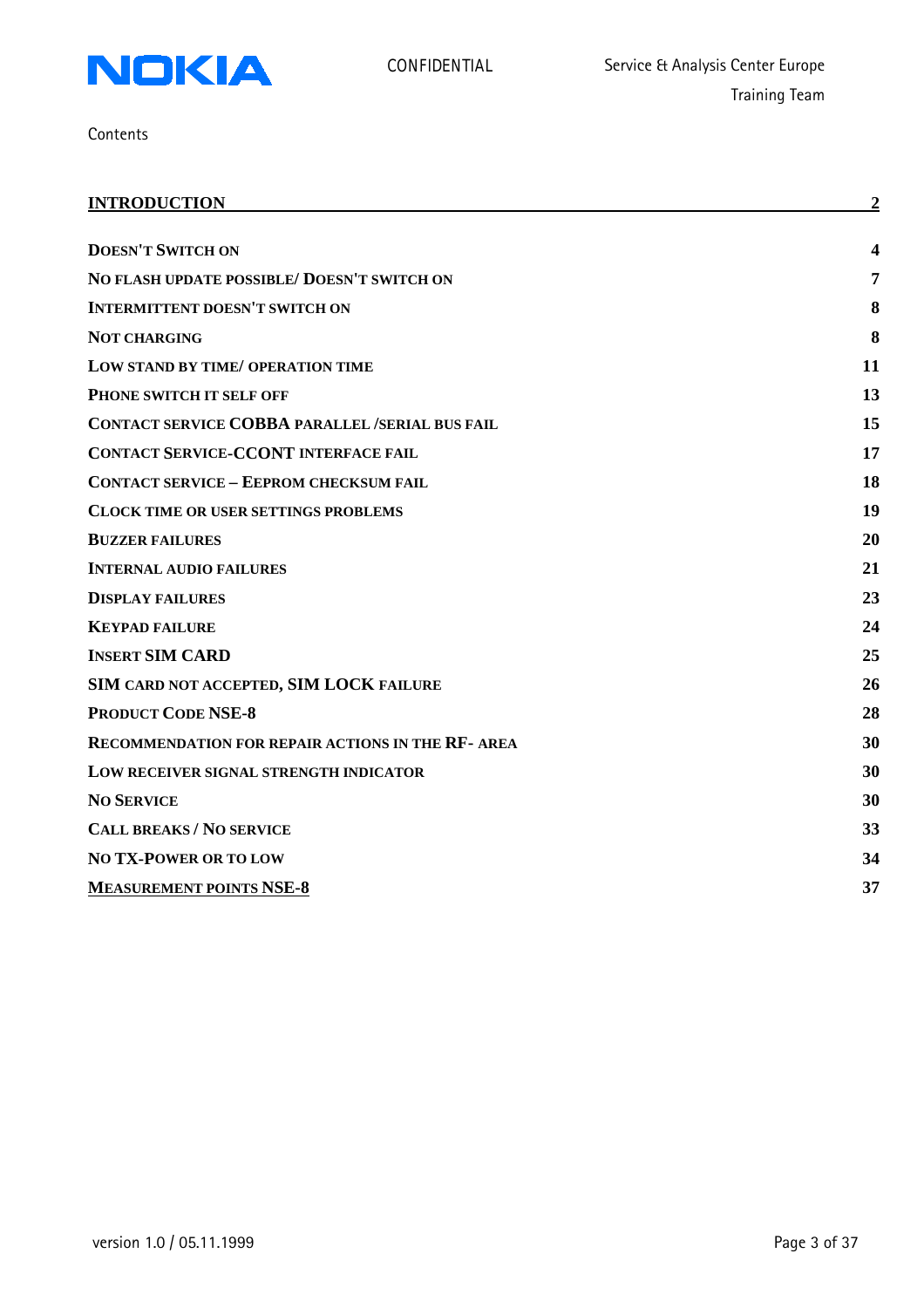<span id="page-3-0"></span>

**Doesn't Switch on**

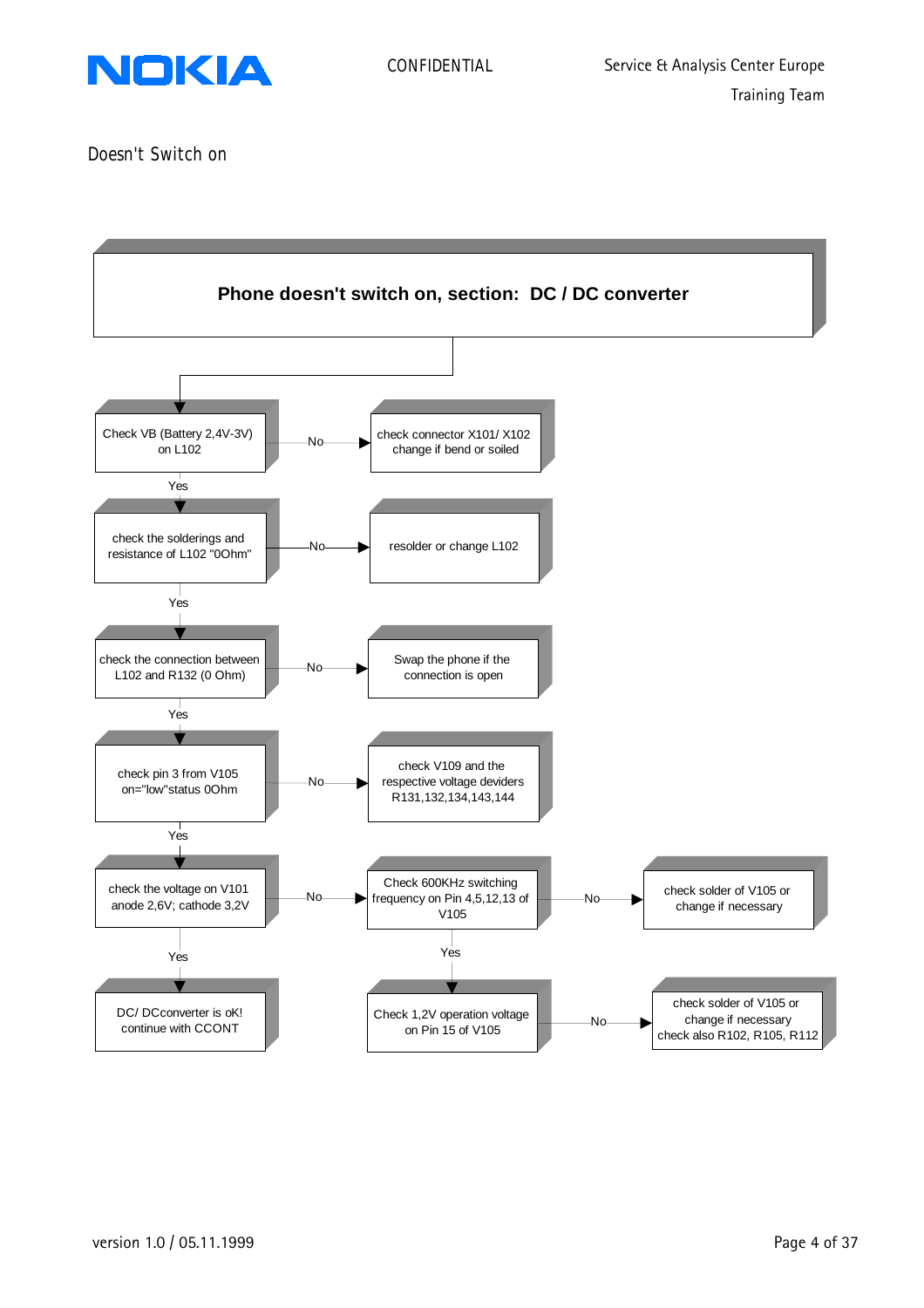

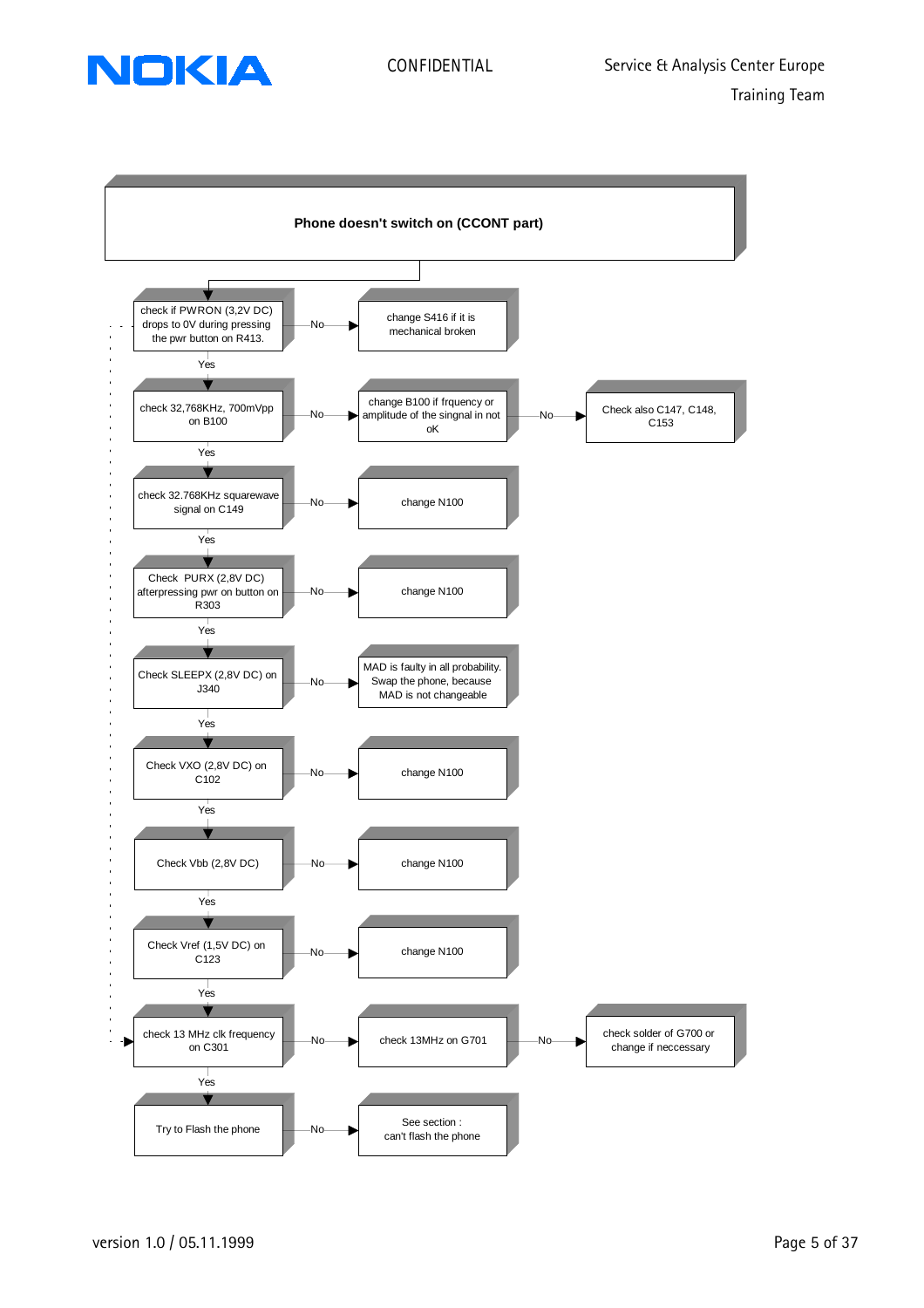

Battery connectors X101/ X102 / bend out dirty

• Check if VBATT and Gnd are connected

Power on/off switch S416 faulty/ mechanical broken

• Check if 3,2V on R413 drops of 0V during pressing the Power on button

# L102 poor soldering

- Check the soldering of L102
- Check the resistance in "off mode= $0\Omega$ "
- Resolder L102 or change it

# N100 CCONT faulty

- Check if 3,2V on R413 drops of 0V during pressing the Power on button
- Check if there is a 32.768 kHz square wave on C149
- Check if PURX on R303 goes up to 2.8 V DC
- Check if VXO on C102 goes up to 2.8 V DC
- Check if VBB on C117 goes to 2,8V DC
- Check if Vref on C123 goes to 1,5V DC

### B100 faulty 32,768KHz

- Check 32.768 KHz; 700mVpp clock signal on B100
- Check also C147, C148, C153

### G701 faulty 13 MHz

- Check VCC 2,8V DC on G701
- Check 13 MHz output frequency; 1,2 Vpp on the output pin

### VB to R132 board faulty

- Check the battery voltage 2,6V on L102
- Check the same voltage on R132
- Check if the connection from R132 to L102 are  $0\Omega$
- Don't forget to put the additional label on the PCB, it save the layer (see Service Bulletin 11)

### D200 MAD faulty

- Check if there is a 32,768 KHz square wave on C149
- Check the 13MHz main clock oscillator on C301 800mVpp
- Check VBB 2,8 V DC on C117
- Check PURX 2,8 V DC on R303 (comes from CCONT)
- Check SLEEPX 2,8 V DC 0n measurement point J 340
- MAD are probable faulty
- MAD are not interchangeable swap the handset

### V105 DC/DC converter faulty

- Check the voltage difference on the diode V101 Anode: 2,6V DC, cathode: 3,2V DC
- Check the 600KHz switching frequency on pin 4, 5, 12, 13 from V105
- Check the 1,2V operation voltage on pin 15 from V105
- Check if pin 3 from V105 have low status ≈0V, if not check V109 and the respective voltage dividers R131, R132, R134, R143, R144
- Change the V105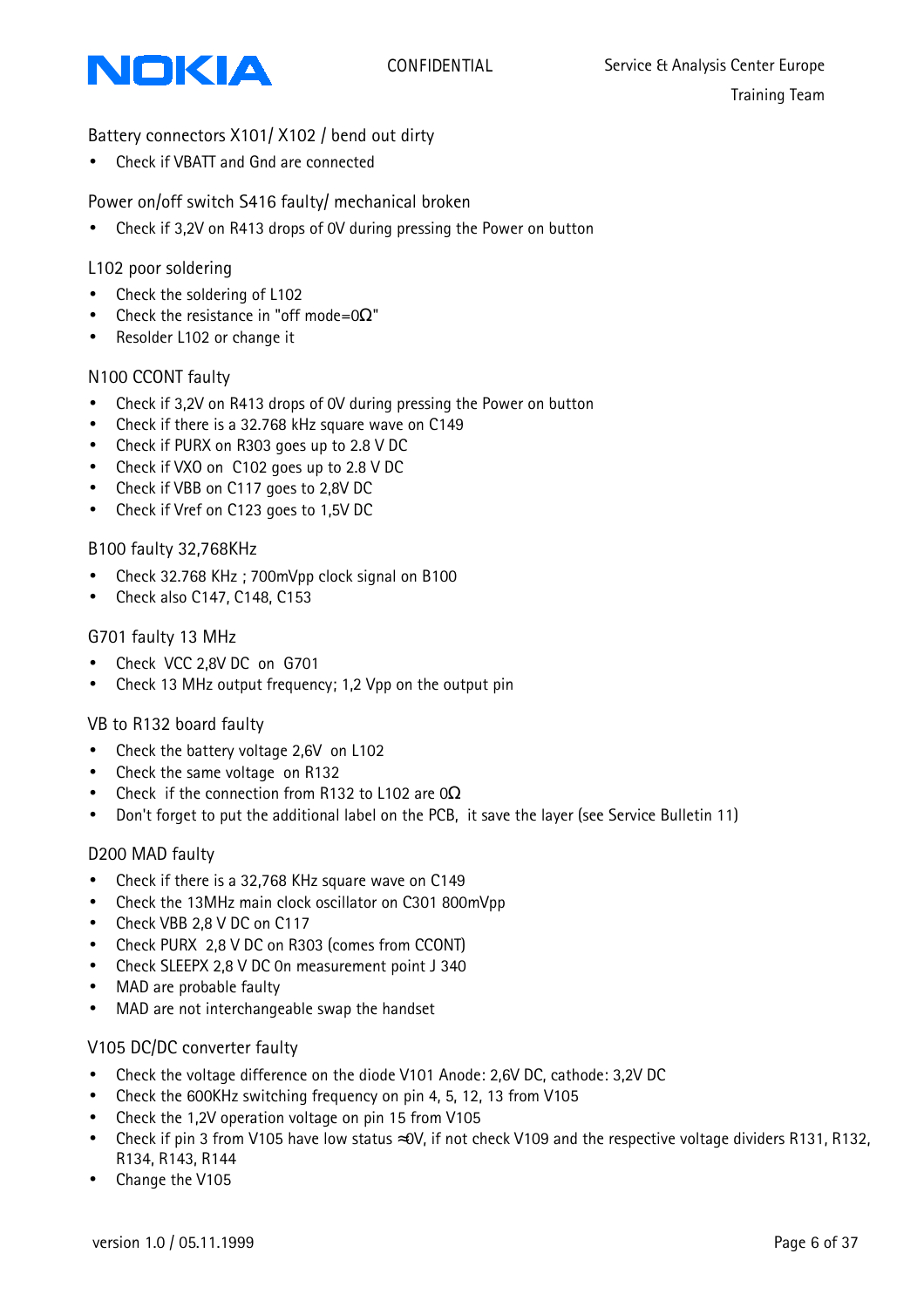<span id="page-6-0"></span>

**No flash update possible/ Doesn't switch on**

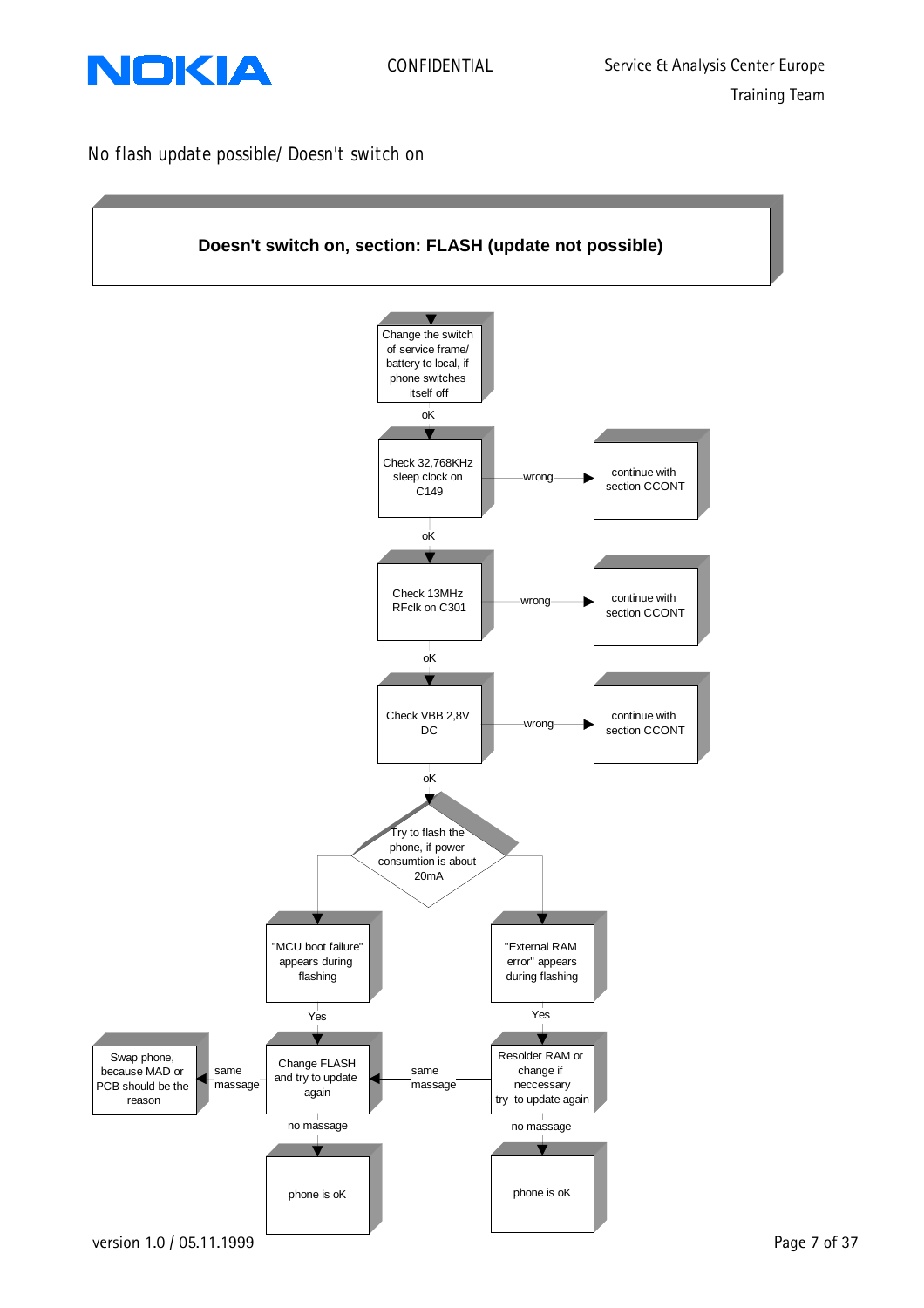

<span id="page-7-0"></span>

# D301 Flash faulty

- If the handset switches it self off, change the switch of the service frame to local mode
- Check the 32,768KHz Sleep clock signal on C149
- Check the 13MHz main clock oscillator on C301 800mVpp
- Check the VBB voltage on C117
- If power consumption is approximately 20mA try to flash the phone
- If you get a error message during the flashing process, change the flash and try it again

# D302 RAM faulty/ poor soldering

- Check if the handset current consumption is approx. 20mA
- Check the 32,768KHz Sleep clock signal on C149
- Check the 13MHz main clock oscillator on C301 800mVpp
- Check the VBB voltage on C117
- Resolder RAM
- Try to flash the handset
- Change the RAM if you get a error message during the flash procedure "external RAM error"

# **Intermittent doesn't switch on**

# D301 FLASH faulty

- Check if the handset switches on after reflashing the memory
- D301 Flash internal fail or poor soldering balls

# **Not charging**

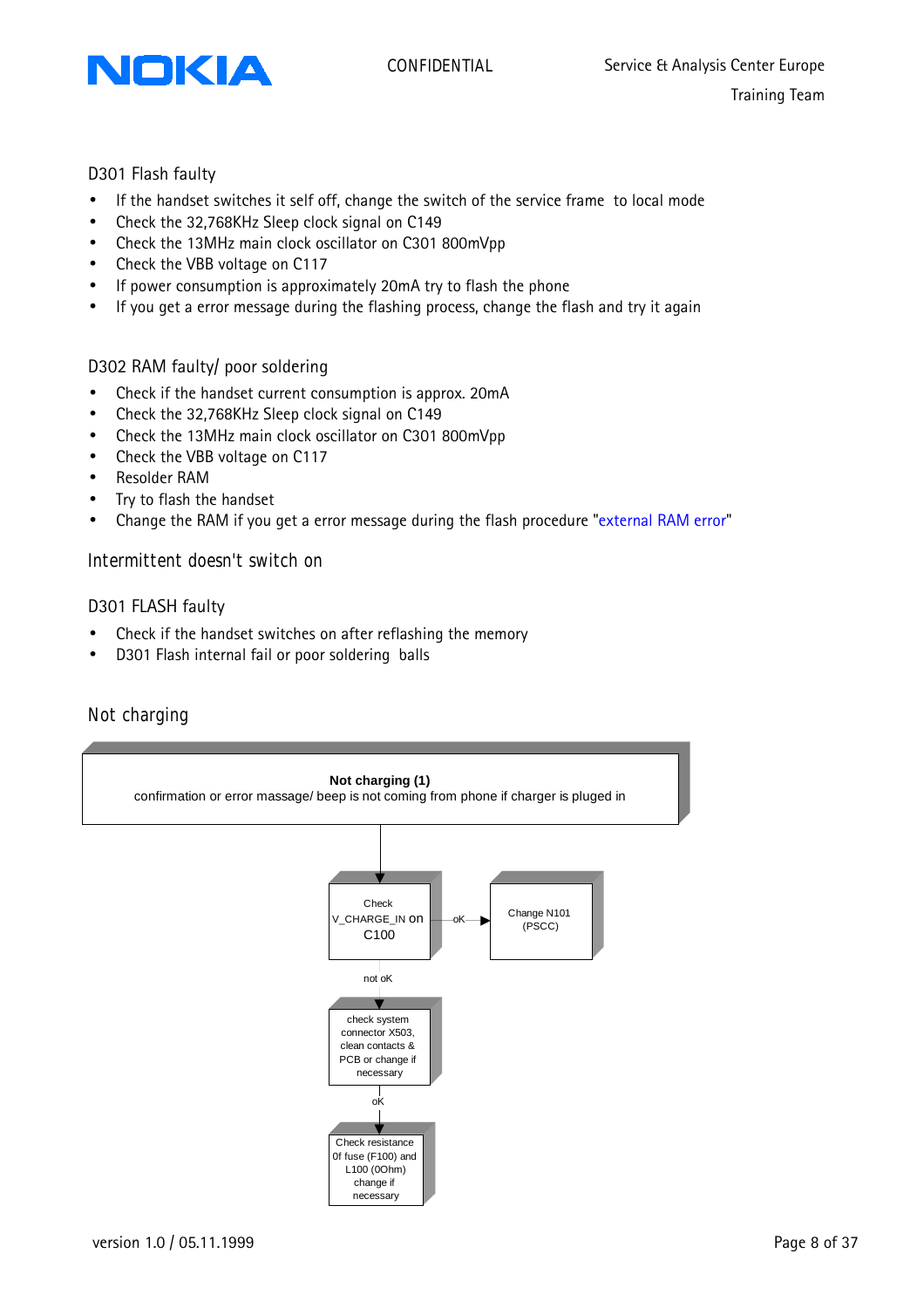



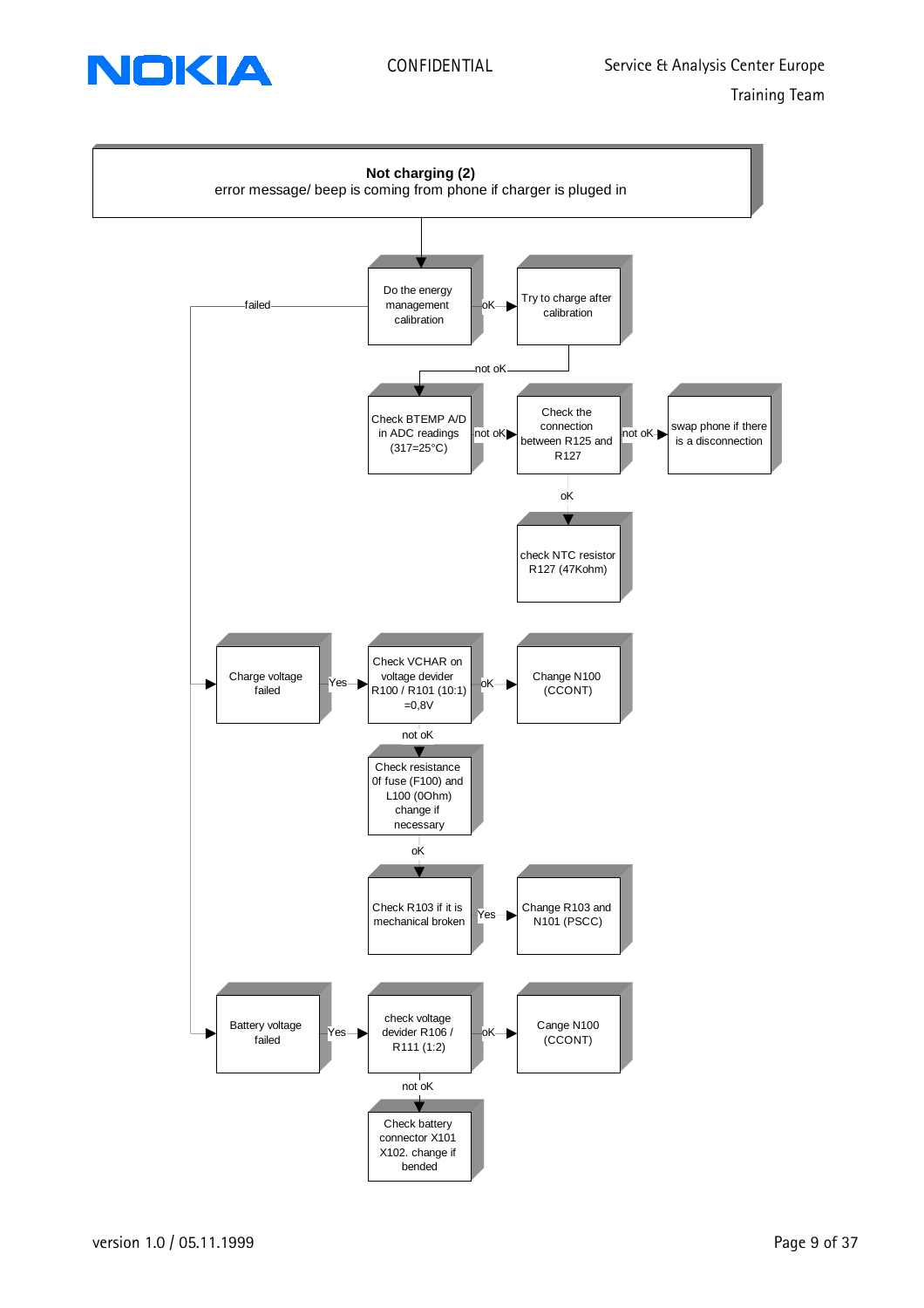

**If you are using wintesla NSE8/9 DLL 2.41.03 or lower version the error message "current calibration fail" will appear in every charge tuning calibration test! See Service manual chapter "service software instructions" page 19 (Energy Management Calibration)**

X503 System connector faulty

- Check the mechanical appearance of the connector
- Clean the contacts on the board or change the connector if necessary

# F100 faulty

- Check resistance of F100  $(0\Omega)$
- Check the resistance V\_charge line to ground ( $OK=10K\Omega$ )

# N100 CCONT faulty/ poor soldering

- Check if any A/D values are out of limit but the corresponding DC voltages is OK (wintesla/ local mode/ Testing/ ADC Readings…)
- If DC voltages are wrong, check corresponding voltage dividers (R100, R101)
- Check PWMOUT on R117 or R142 (1 Hz standard / 32 Hz fast)

R103 broken and N101 PSCC electrical faulty

- Check if the handset doesn't charge with the ACP-9 fast charger
- Check the mechanical appearance of the varistor R103
- If it's broken change it, in this case change also N101 PSCC

R125 and R127 connection faulty

- Check if any A/D value is out of limit special BTEMP (317≅25°)
- Check the connection between R125 and R127
- Check the NTC resistor R127 47K $\Omega$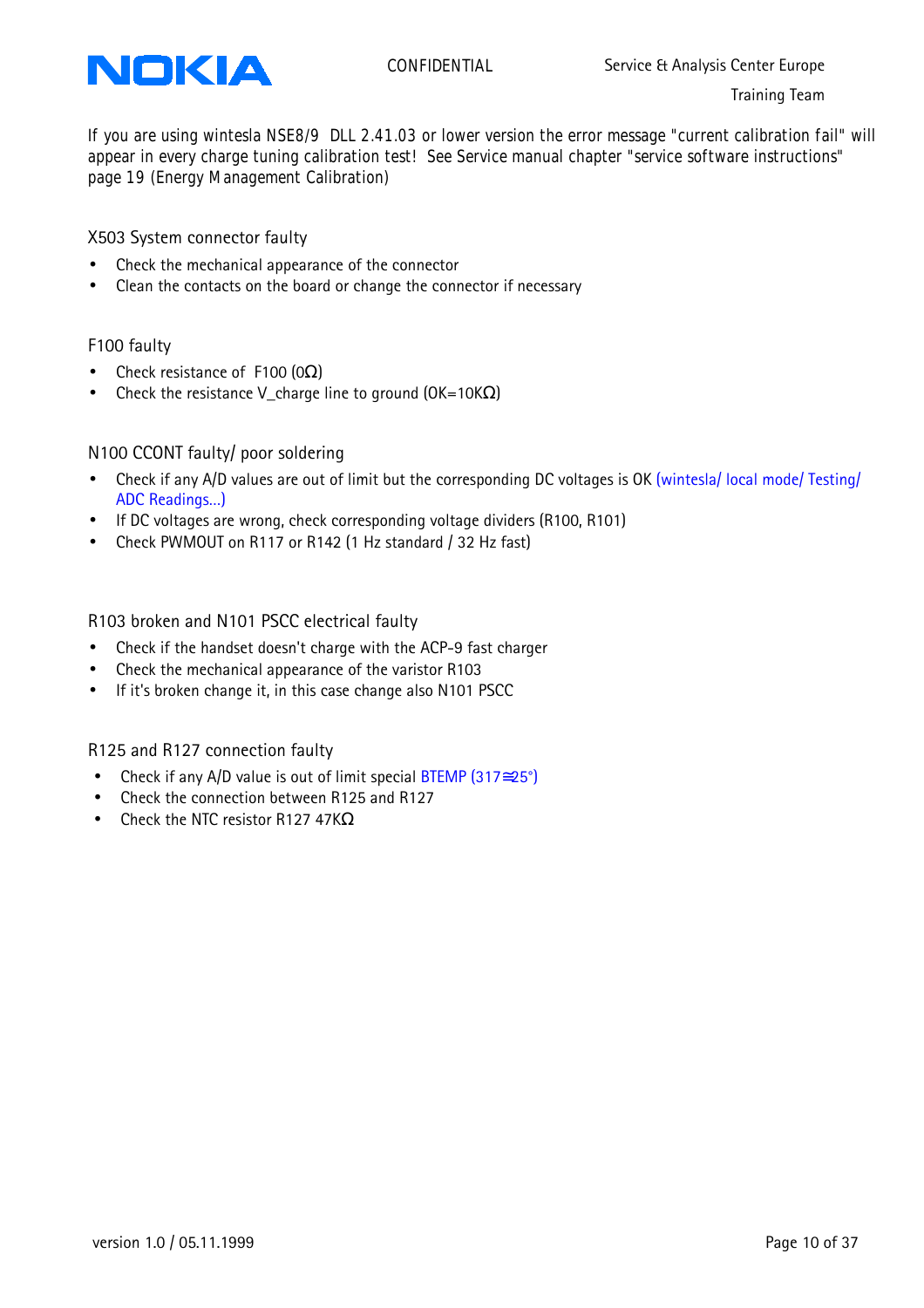<span id="page-10-0"></span>

# **Low stand by time/ operation time**

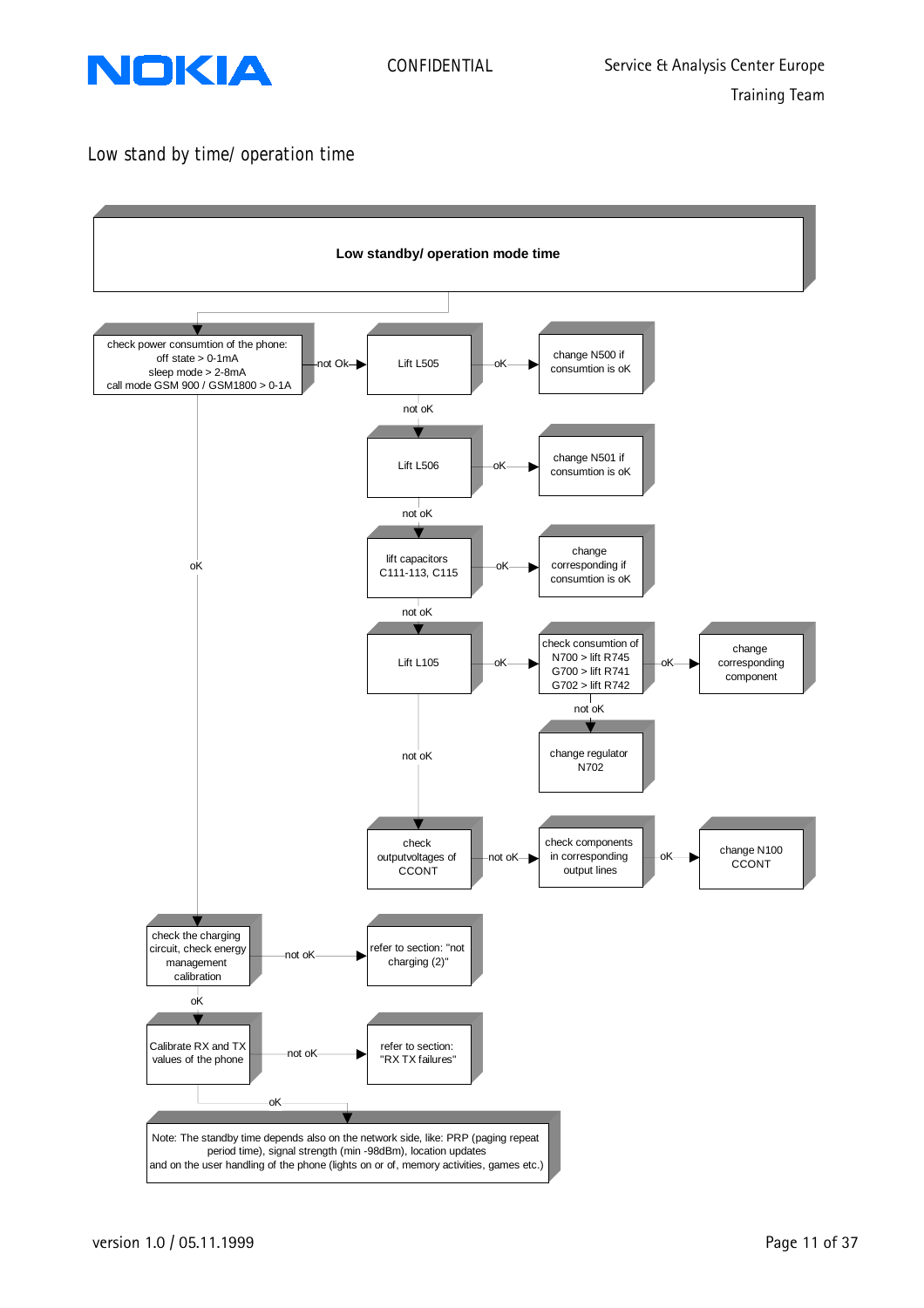

# C111, C115, C113 faulty

- Check the current consumption in different operation modes (refer to the table below)
- Check if the high current consumption comes from the VB, Vout or output voltages of CCONT
- Disconnect coil by coil L105 (→N702) L505, L506 (→PA's) and check consumption again
- Check and disolder C111, C115 and C113
- calibrate Battery value if charging stops to early or battery is to hot after charging (see also chapter "Not charging)

#### **Figure 1: current consumption values**

| <b>Function mode</b> | Minimum current in mA | Maximum current in mA |
|----------------------|-----------------------|-----------------------|
| Off state            |                       |                       |
| Sleep mode           |                       |                       |
| Call mode GSM 900    |                       | 1000                  |
| Call mode GSM 1800   |                       | 1000                  |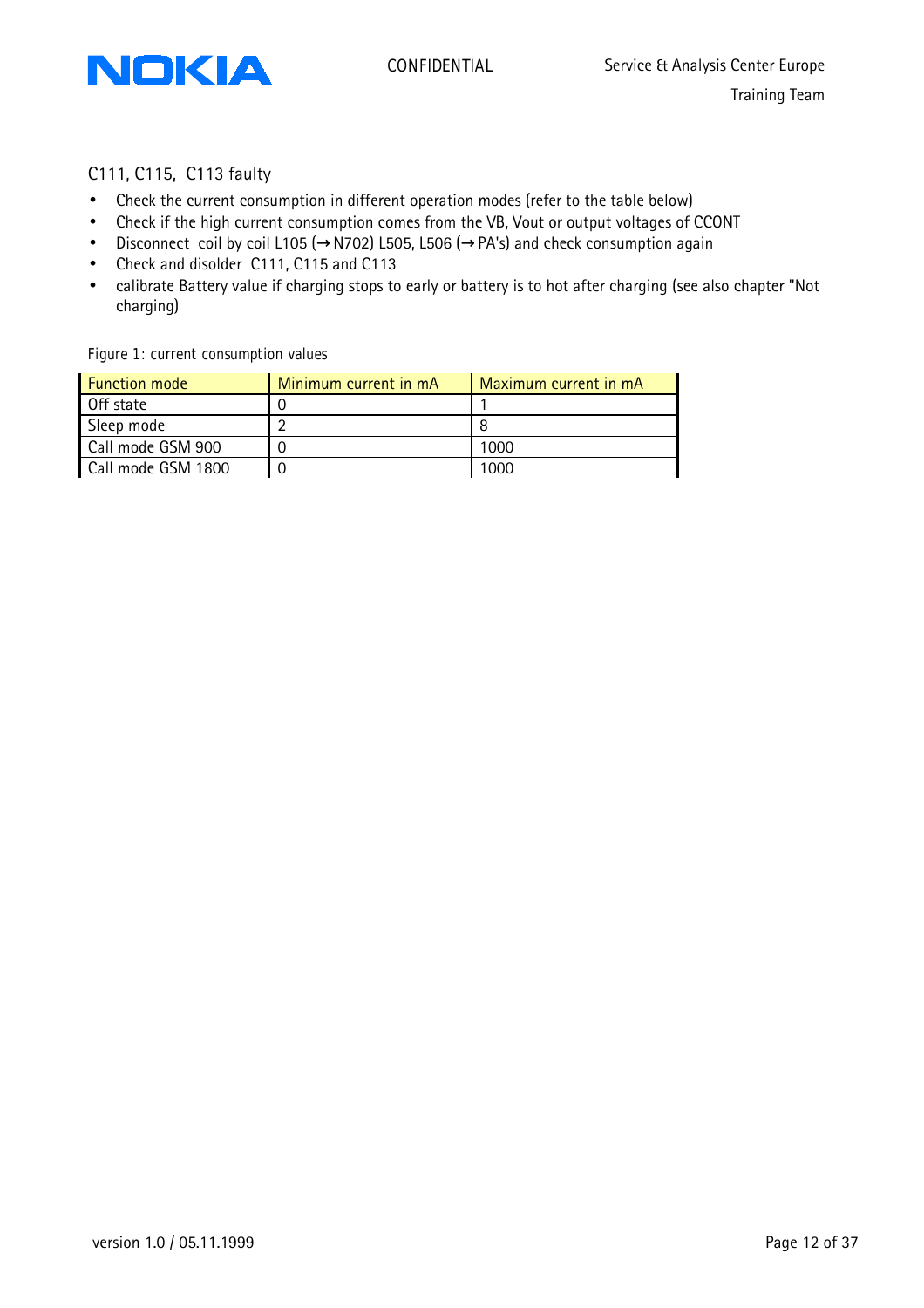<span id="page-12-0"></span>

**Phone switch it self off**



# C136 10μF/10V

- Check, if the handset doesn't switch off with 3V SIM-Cards
- Check that the 5V VSIM voltage on the capacitor C136 is approximately 4,8V-5,2V with maximal 350mVpp noise overlap (view the diagram below)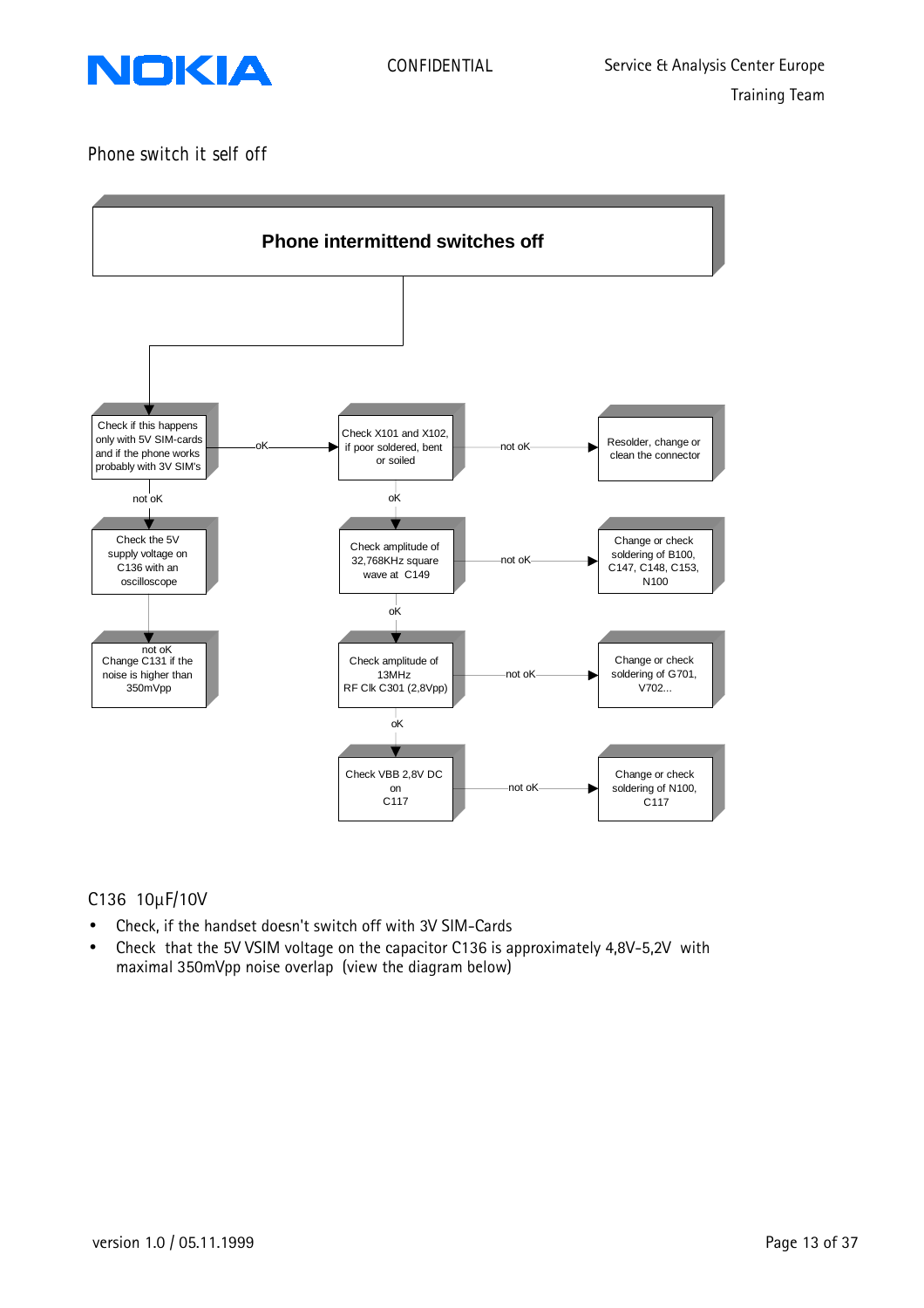

### **Figure 2: Measurement point J343 COBBA RESET**

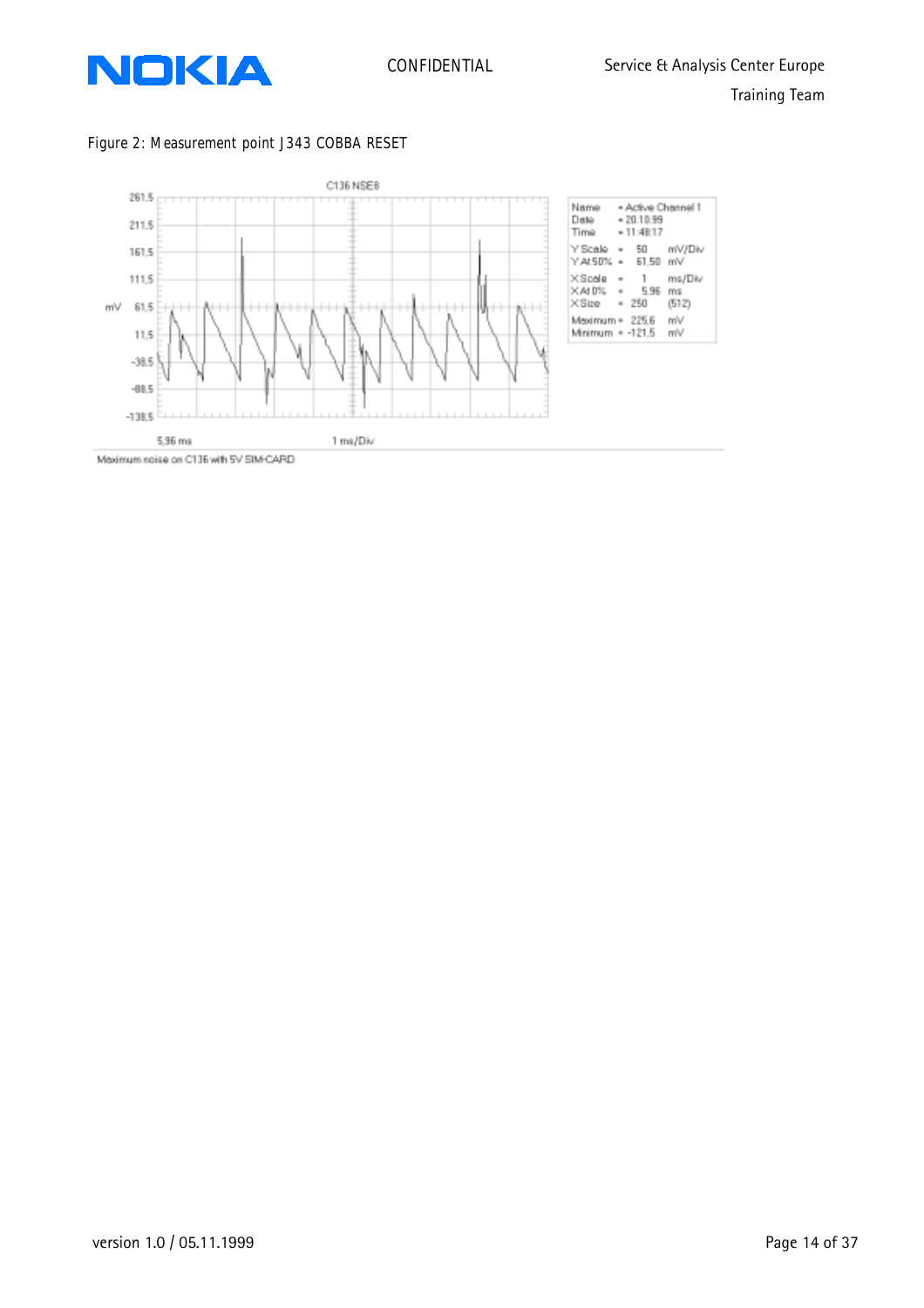<span id="page-14-0"></span>

# **Contact service COBBA parallel /serial bus fail**

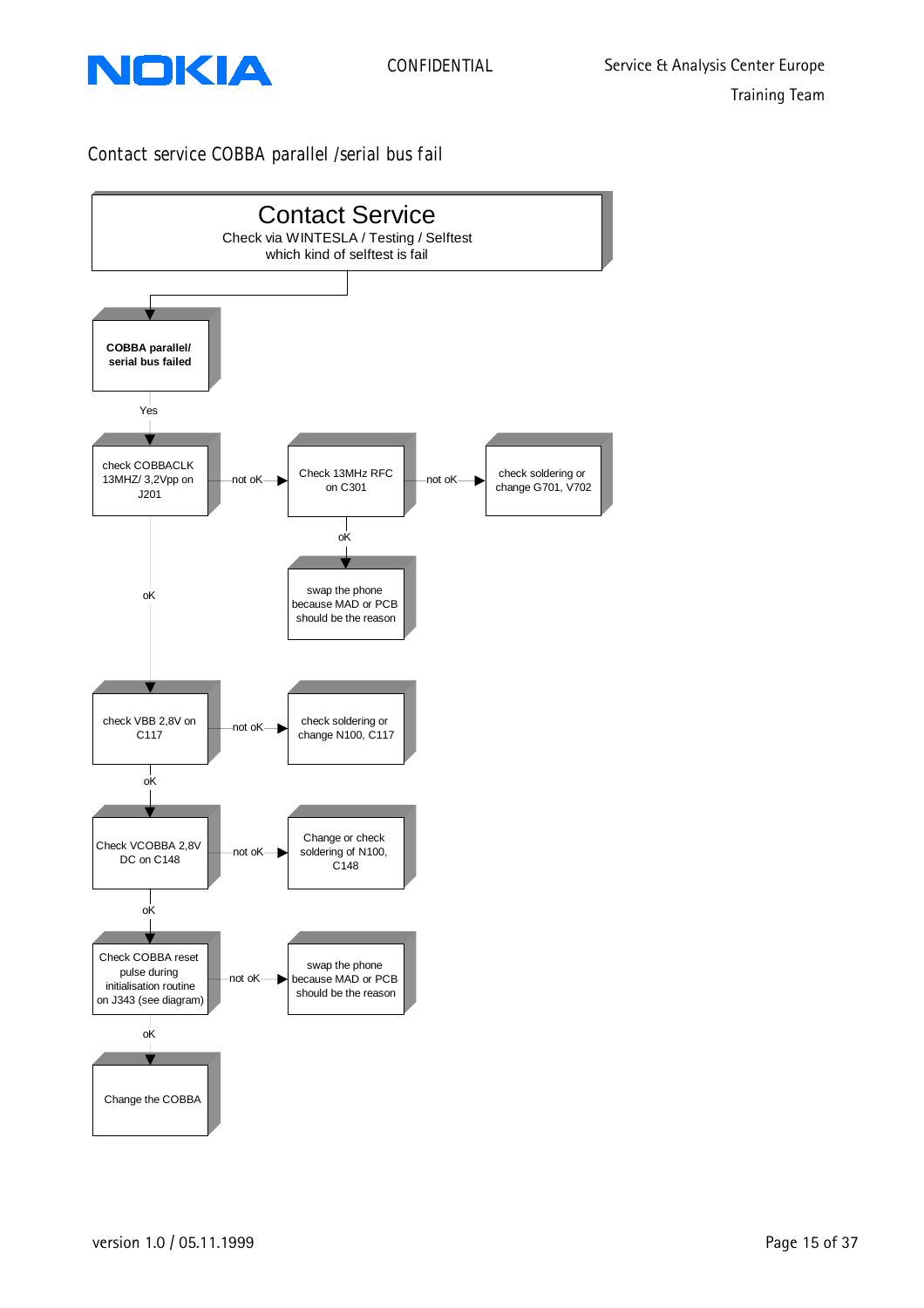

### N200 COBBA faulty /solder balls broken

- Check VBB 2,8V DC on C117 near to CCONT
- Check VCOBBA 2,8V DC C148 near to COBBA
- Check COBBACKL 13MHz 3,2Vpp on J 201 (see the diagram below)
- Check COBBA reset impulse during the initialisation routine on J343 (see the diagram below)
- Change COBBA and write the IMEI and SIM-LOC DATA back to the phone
- If the error persist, the MAD or the Board should be the reason
- SWAP the handset because MAD is not changeable

Note! Rewrite SIMLOCK and IMEI entries with use of the Nokia security SW (SSSW) and make a SW-update or send this phones to the SACE, if this procedure is not permitted to you

### **Figure 3: 13MHz Clock signal for the COBBA**





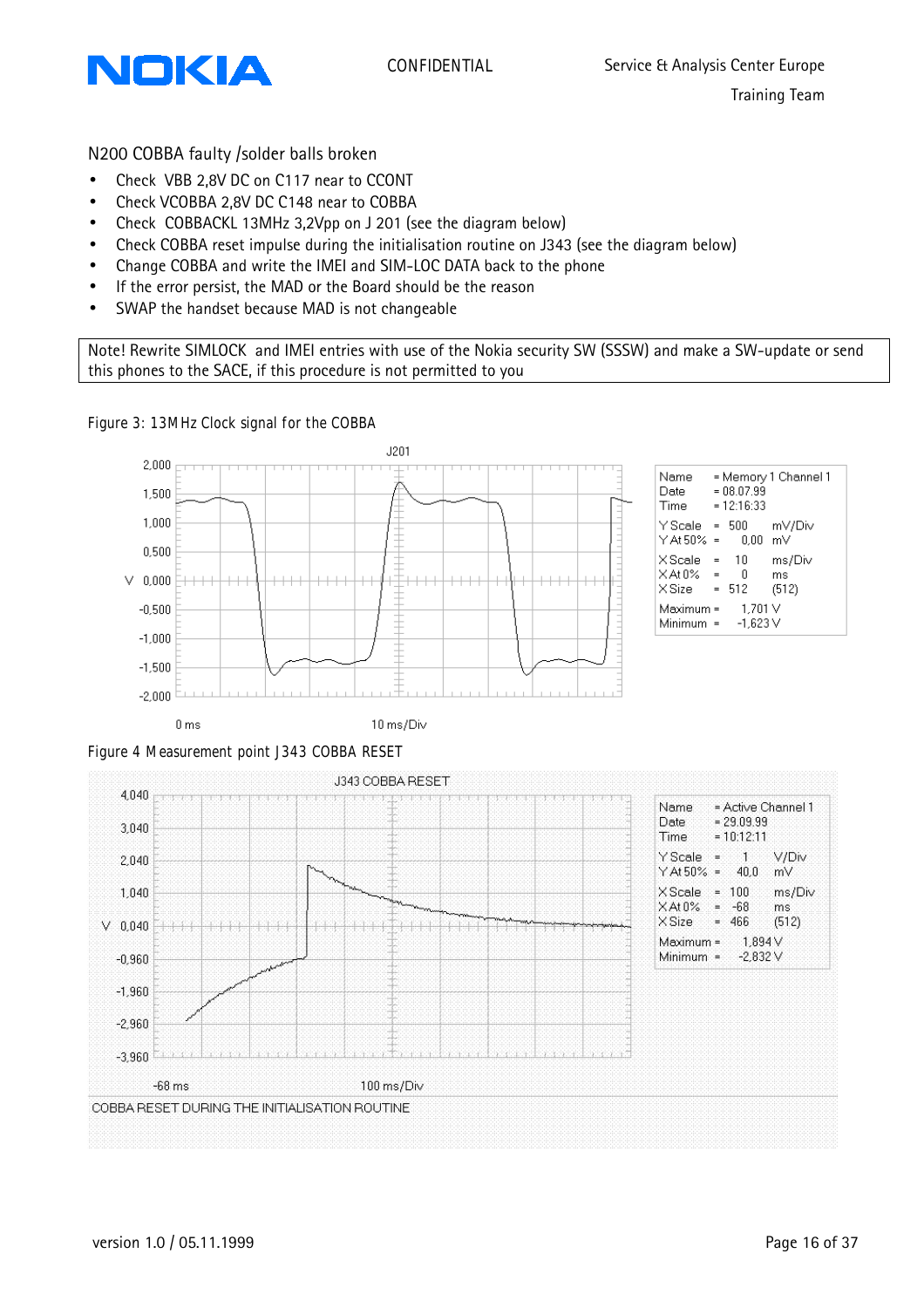<span id="page-16-0"></span>

# **Contact Service-CCONT interface fail**

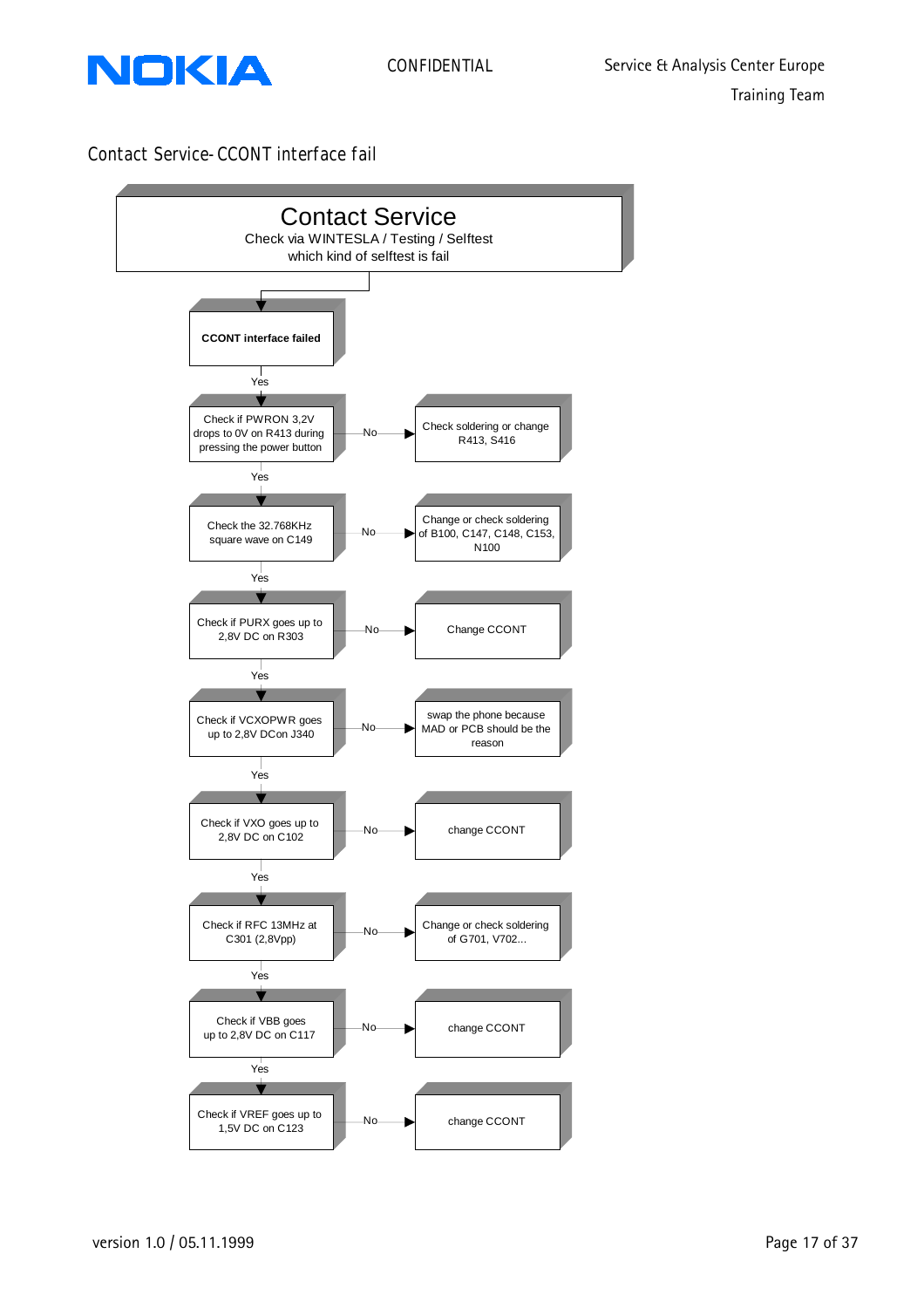<span id="page-17-0"></span>

# N100 CCONT Faulty

- Check if 3,2V on R413 drops to 0V during pressing the Power on button
- Check if there is a 32.768 kHz square wave on C149
- Check if PURX on R303 goes up to 2.8 V DC
- Check if VXO on C102 goes up to 2.8 V DC
- Check if VBB on C117 goes to 2,8V DC
- Check if Vref on C123 goes to 1,5V DC
- Change the CCONT

# **Contact service – Eeprom checksum fail**

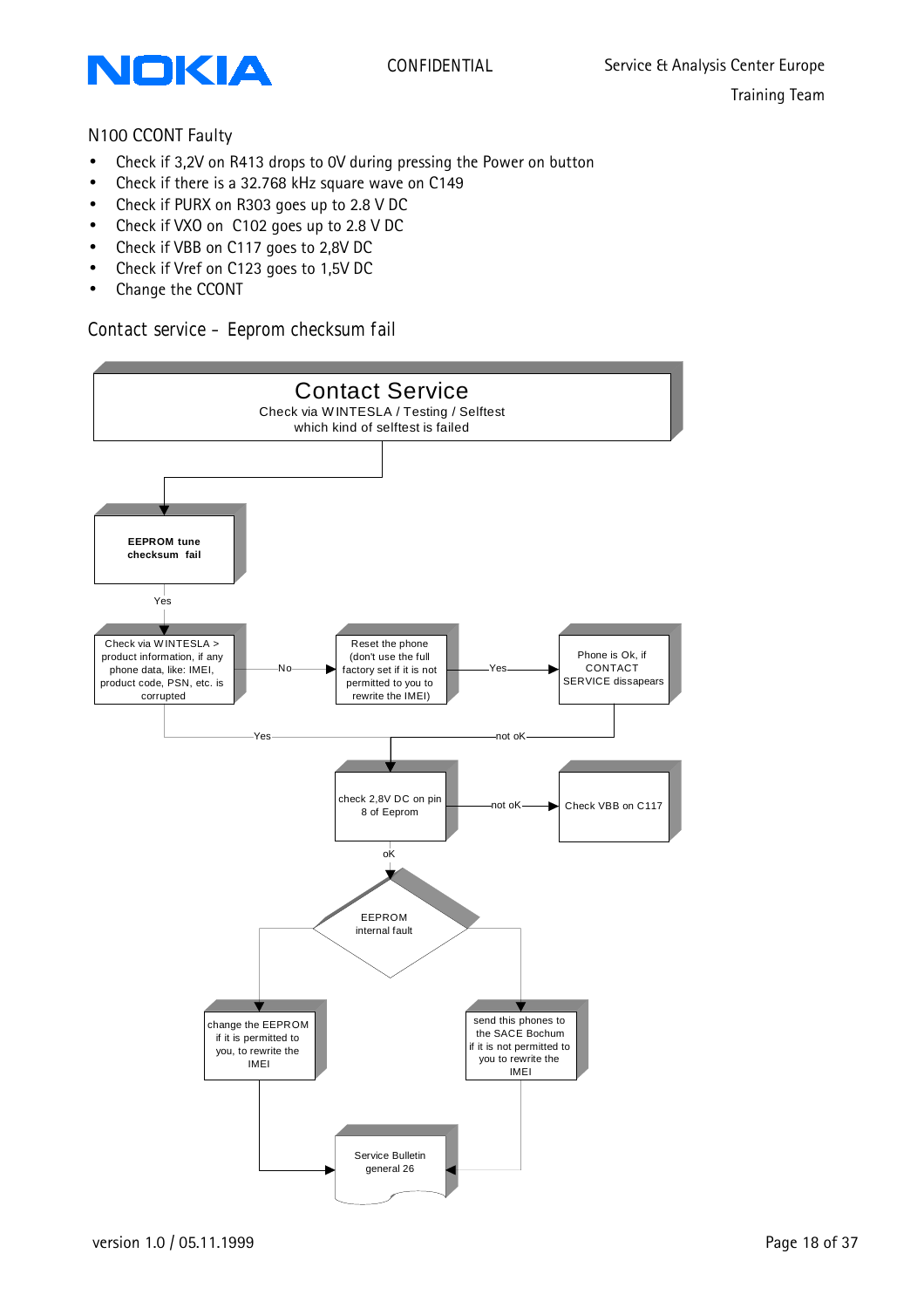<span id="page-18-0"></span>

D303 Eeprom faulty

- Check with wintesla if IMEI or product data are corrupted
- Check 2,8V DC on pin 8 of Eeprom
- Don't use the "Full factory set" with wintesla, otherwise the Original IMEI will be change to "65656565…"
- Change the Eeprom if it's permitted to you and write all ID data (IMEI, product code…) back
- If you aren't allowed to change the Eeprom and the IMEI is missing, write a note with a little comment, and send it together with the phone to the SACE

Note! Rewrite SIMLOCK and IMEI entries with use of the Nokia security SW (SSSW) and make a SW-update or send this phones to the SACE, if this procedure is not permitted to you

# **Clock time or user settings problems**



Clock time / Ringing tone is to fast or to slowly

32,786KHz Sleep oscillator B100

- Check that the sleepclk 32.768KHz square wave frequency on pin C149 isn't higher or lower
- Check the crystal B100, C147, C148, C153, N100
- View also the Service Bulletin 017 (capacitors C148, C153 change the value)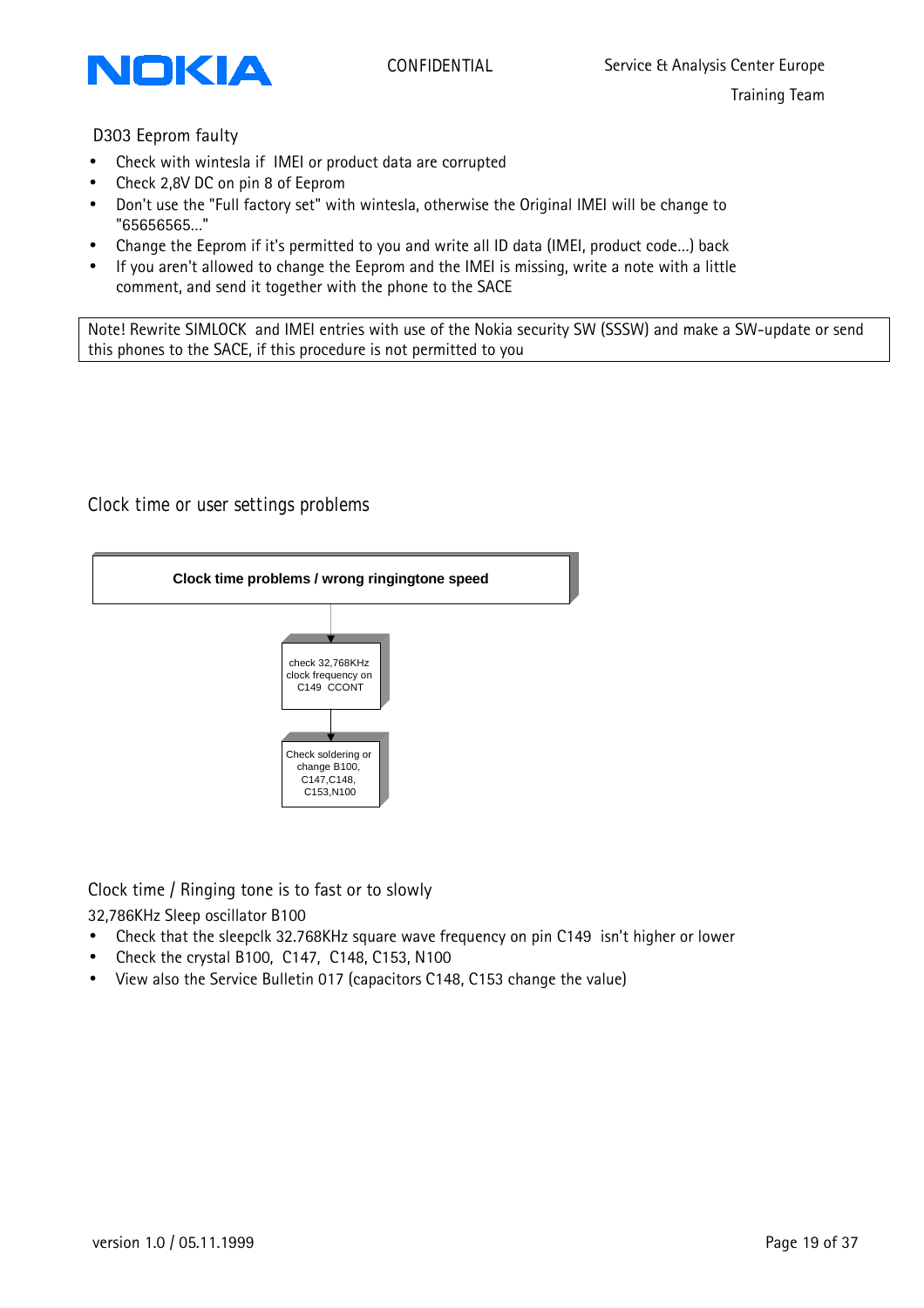<span id="page-19-0"></span>

# **Buzzer failures**



### B400 / board connections broken

- Check the buzzer control signal from the MAD on pin 3 of N400 2,8Vpp 1KHz (use WINTESLA / testing / audio Level 1, 1000Hz)
- Check VDC\_OUT 3,9V DC pin 1 N400 and "+" of buzzer
- Check VBB 2,8V DC on pin 2 N400
- Check the buzzer Signal on "-" of buzzer ≈ 5Vpp 1KHz
- Check the board connection pin 6 of N400 to "-" of buzzer
- Change the buzzer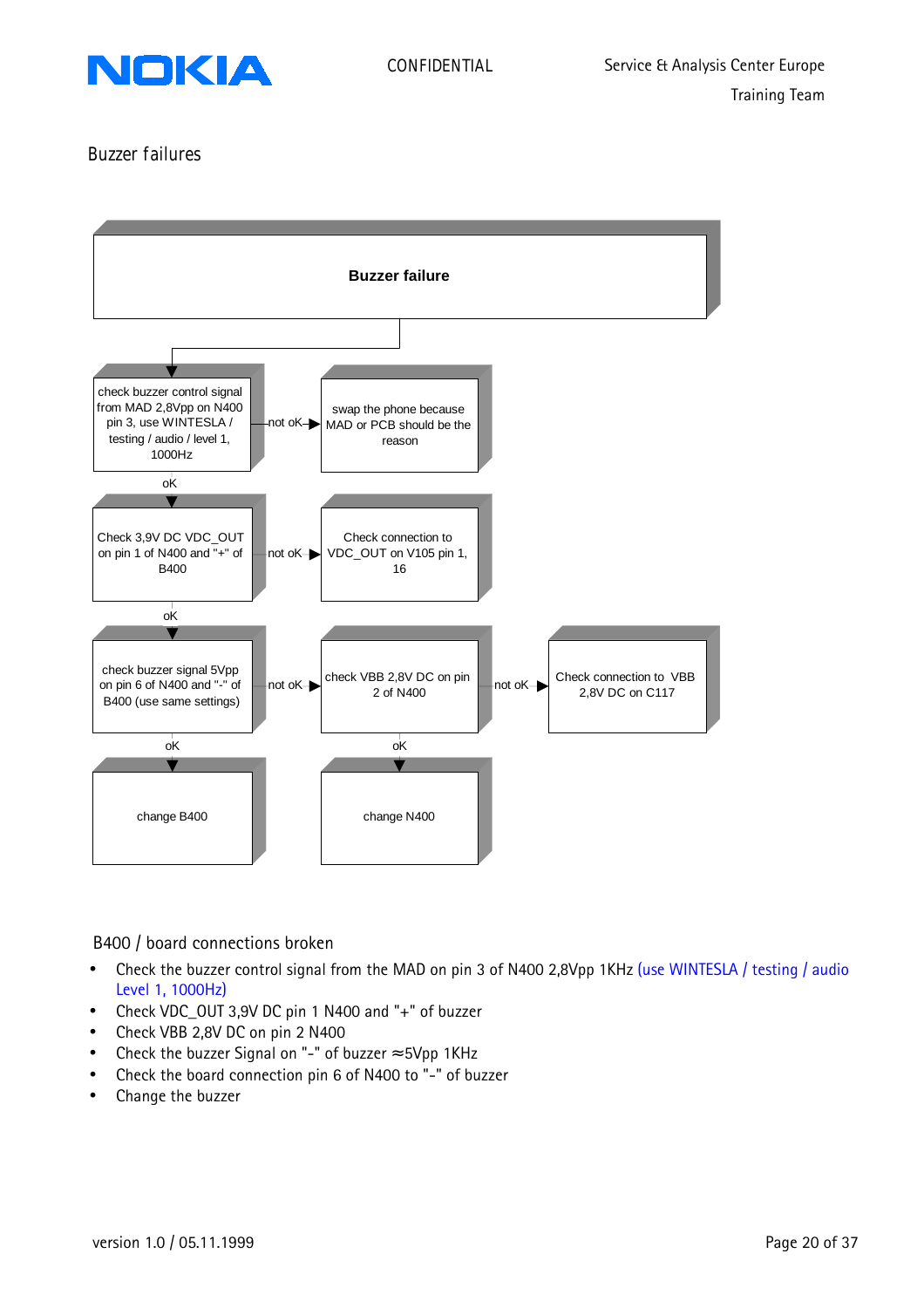<span id="page-20-0"></span>

# **Internal audio failures**

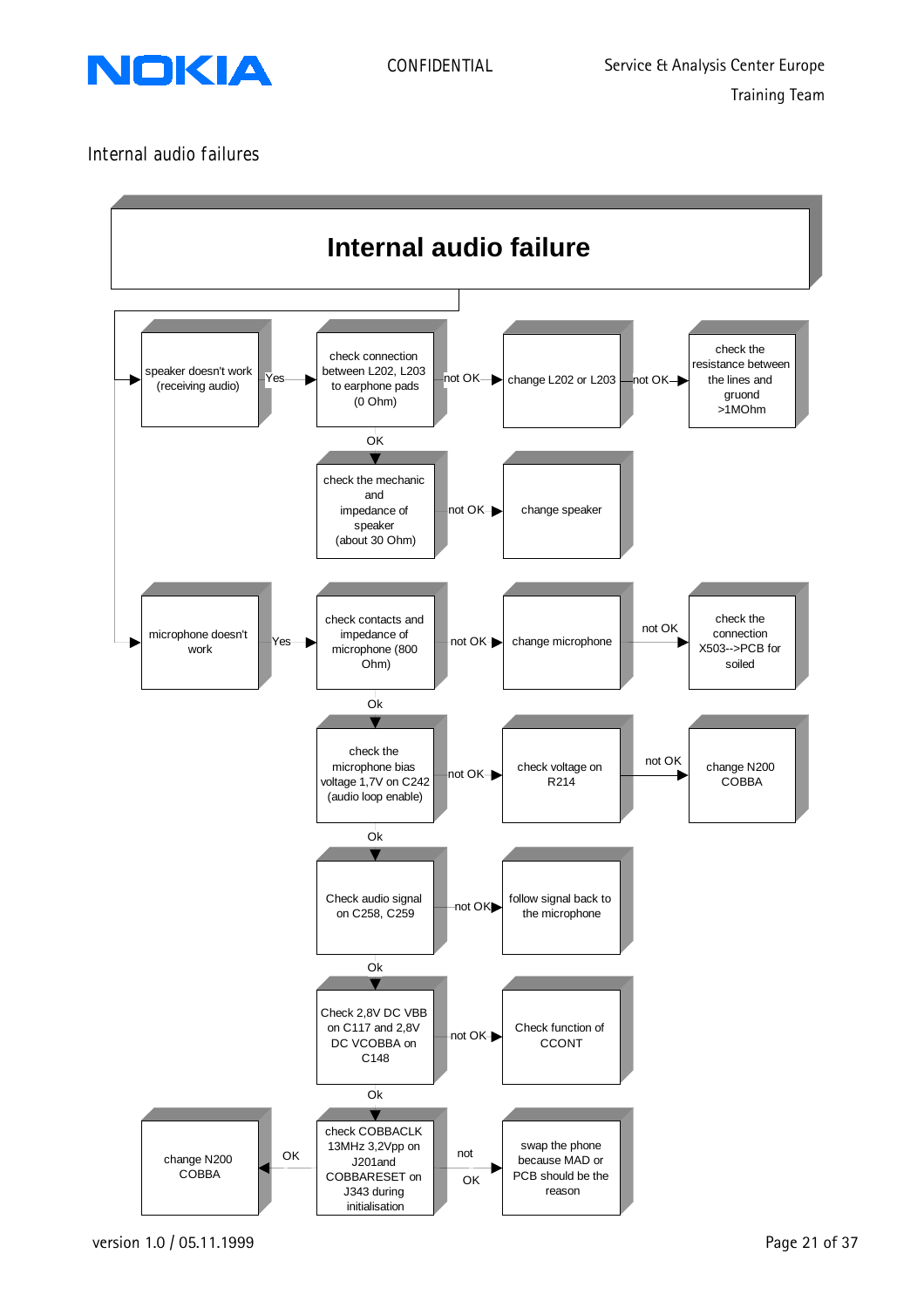

#### L202, L203 faulty

- Check resistance from L202, L203 to the earphone pads normal 0 $\Omega$
- Check the resistance also from L202,L203 to ground and between both lines (normal high resistance >1MΩ)

### Speaker

No / quiet / distorted receiving audio signal

- Check the mechanic of speaker, contacts, membrane, soiling
- Check resistance of speaker (about 30 $\Omega$ )

### Microphone

No / quiet / distorted transmitting audio signal

- Check contacts of microphone Check resistance of microphone (about 800Ω)
- Check the microphone voltage 1,7V DC on C242 (wintesla/ Testing/ Audio/ internal/ Loop on)
- Check the audio signal on C258 and C259

### X503

- Check microphone spring contacts
- Check spring contacts to the board (change connector if bent)
- Clean the contact pads on the board

### N200 COBBA faulty

- Check VBB 2,8V DC on C117 near to CCONT
- Check VCOBBA 2,8V DC C148 near to COBBA
- Check COBBACKL 13MHz 3,2Vpp on J 201
- Check COBBA reset impulse during the initialisation routine on J343 (see the diagram "CONBBA RESET")
- Change COBBA and write the IMEI and SIM-LOC DATA back to the phone
- If the error persist the MAD or the Board (PCB) should be the reason
- SWAP the handset because MAD is not changeable

Note! Rewrite SIMLOCK and IMEI entries with use of the Nokia security SW (SSSW) and make a SW-update or send this phones to the SACE, if this procedure is not permitted to you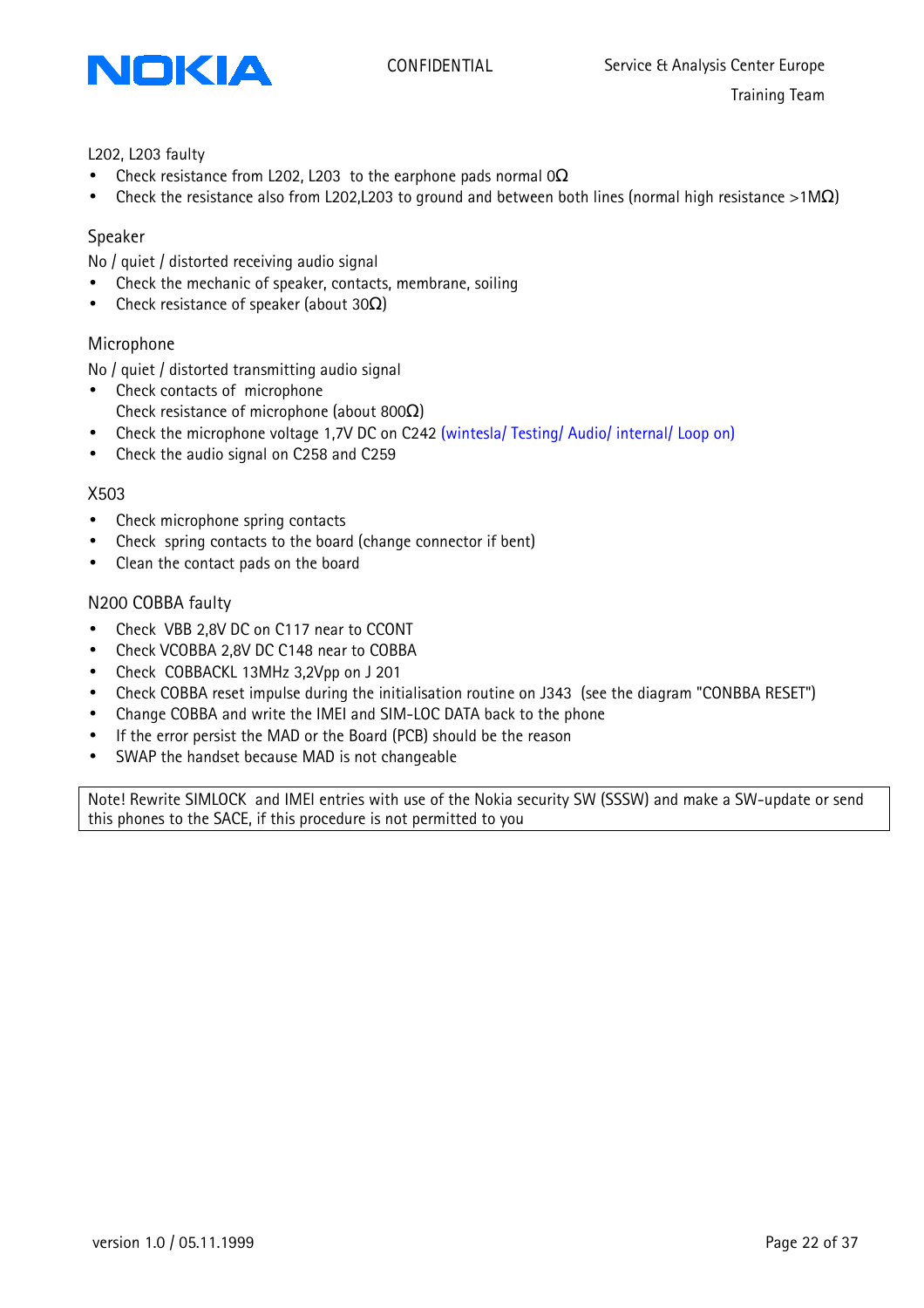<span id="page-22-0"></span>

# **Display failures**



Black lines on the display or no display function

- Check if the display have some mechanical breaks around the corners
- Check VBB 2,8V DC on C400 and R420
- Change the Display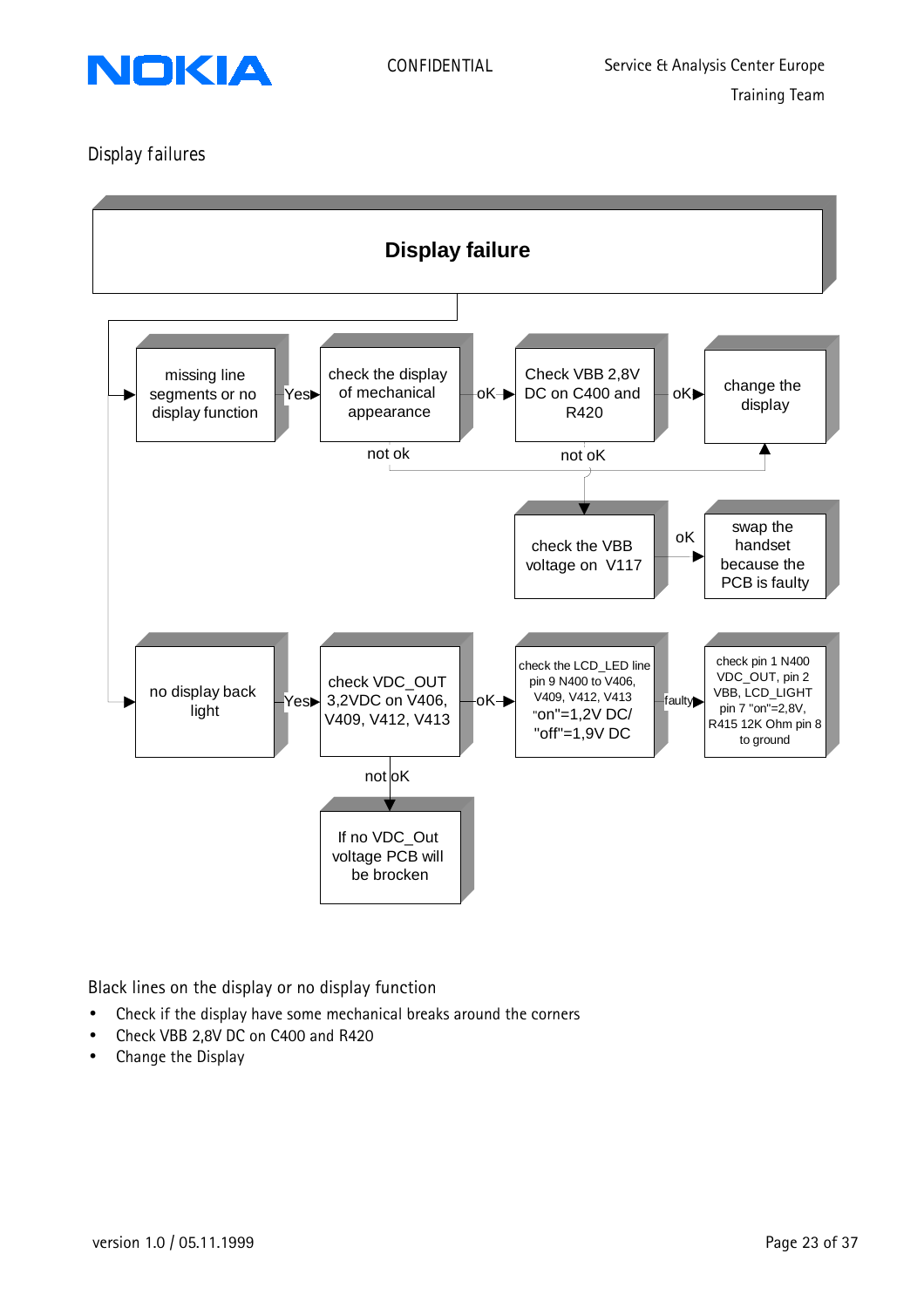<span id="page-23-0"></span>

### **Figure 5: Faulty display**



No display back light

- Check VDC\_OUT 3,2V DC on V406, V409, V412, V413
- Check the LCD line pin 9 of N400 and cathode of V406, V409, V412, V413 Light "on"=1,2V DC ; "off"=1,9V DC. (Use Wintesla/ Testing/ userinterface/ 1.Test Pattern "on")
- Check the LCD\_light enable line on pin 7 / N400, LCD\_LIGHT "on"=2,8V DC
- Check the resistor R415 12K $\Omega$  pin 8 / N400 to ground

**Keypad failure**

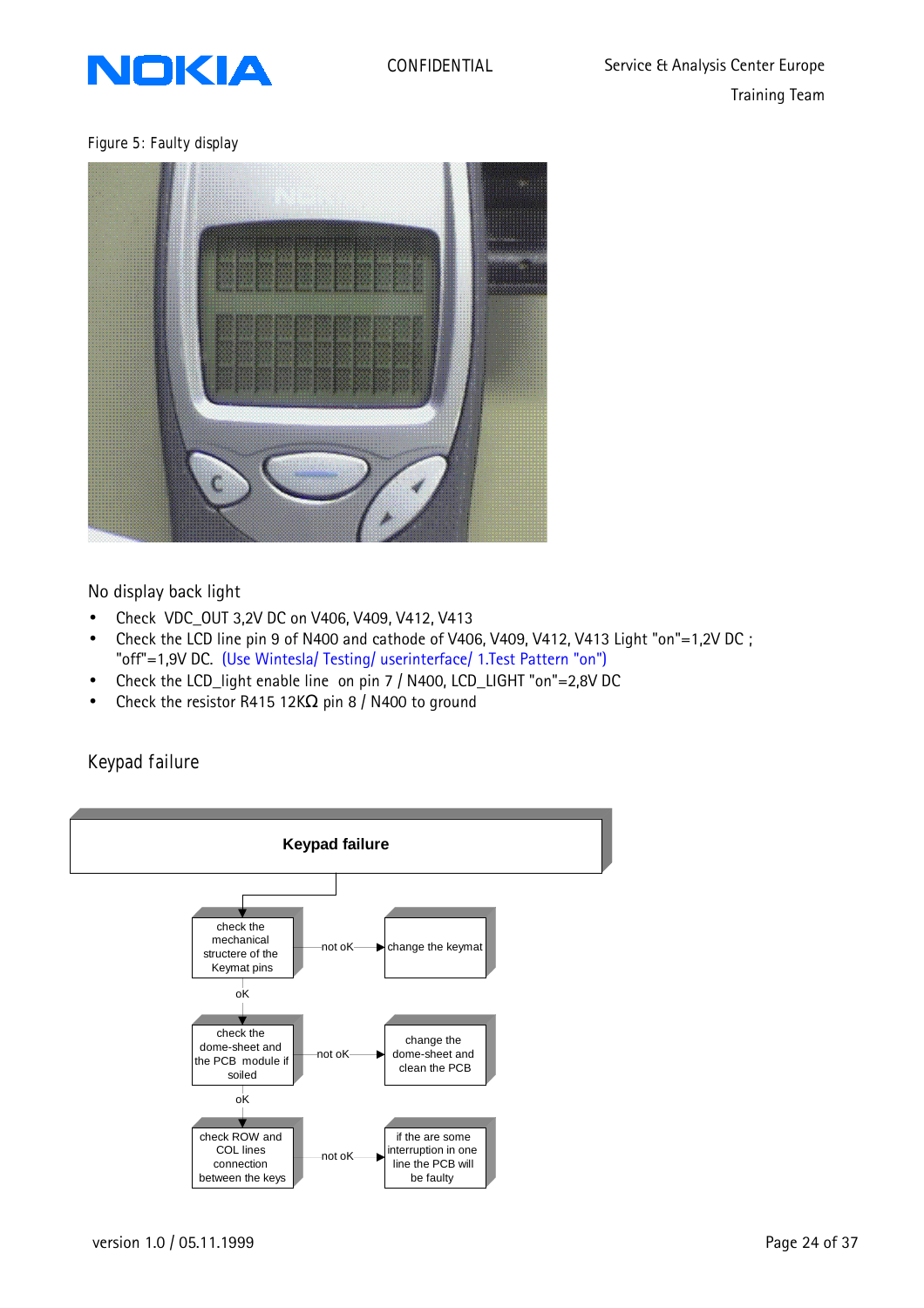<span id="page-24-0"></span>

### Keymat mechanical faulty

• Check the bottom of the keymat if no pins are broken or mechanical damaged

### Board / Dome-sheet soiled

• If there are only one or two keys without function, check and clean the board and dome-sheet if soiled

# Board failure

- If there are four keys without function and all of them are on them same ROW or COL line, check the connections between the keys and ground
- If any line is interrupted between the Keys, swap the handset because PCB is faulty



# **Insert SIM CARD**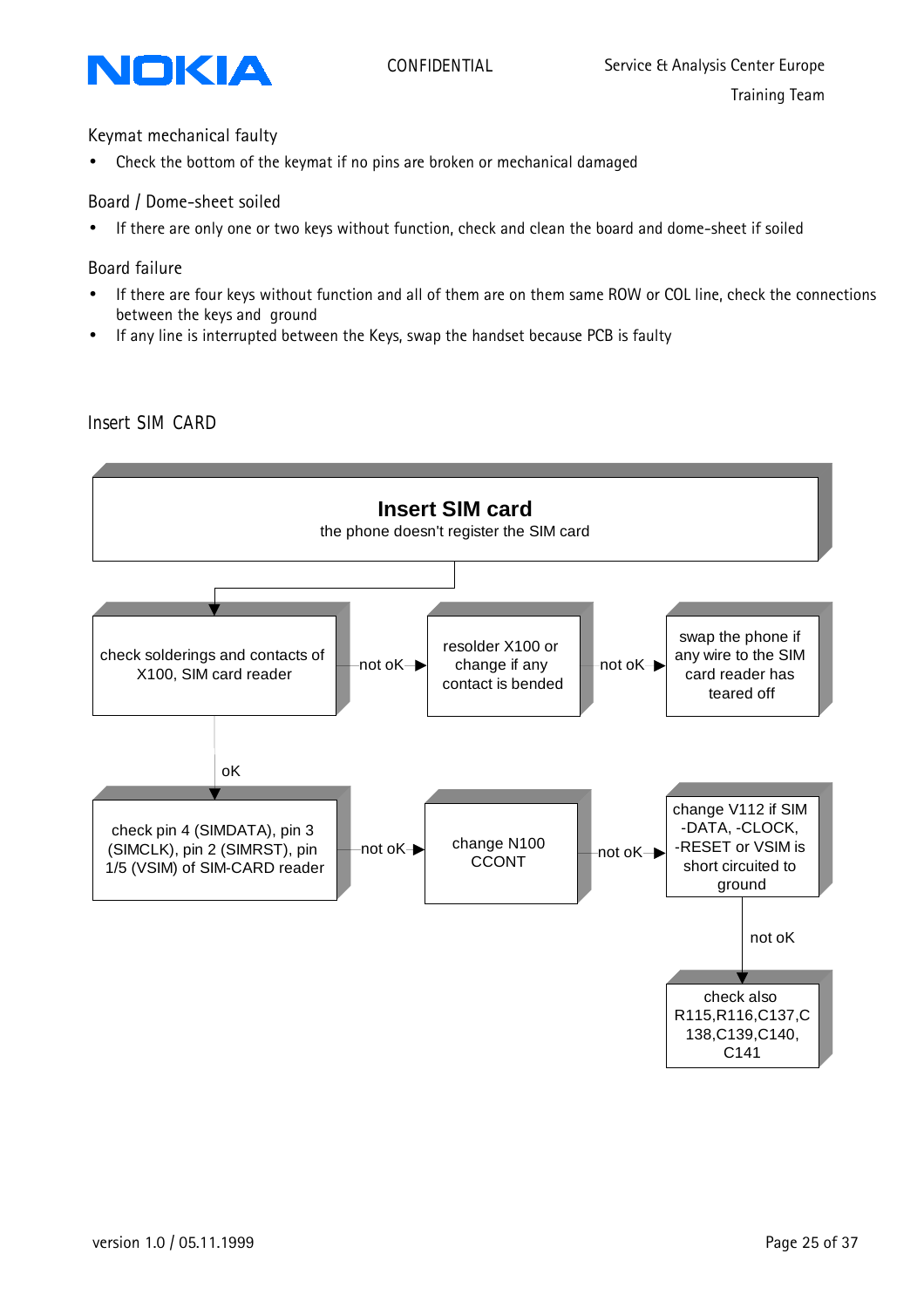<span id="page-25-0"></span>

# X100, SIM card reader

- Check soldering
- Check contacts (change connector if bent)

# N100, CCONT

• Check SIM card –DATA ( Pin 4 SC-reader), -Clock 3,25MHz (Pin 3 SC-reader), -Reset (Pin 2 SC-reader) and VSIM 3V/5V DC (Pin 1/5 SC-reader) depends to the SIM card

# V112

- Change component if SIM -DATA, -Clock, -Reset or VSIM is short circuited to ground
- Check also R115, R116, C137, C138, C139, C140, C141 for short circuit or not capacity

# **SIM card not accepted, SIM LOCK failure**

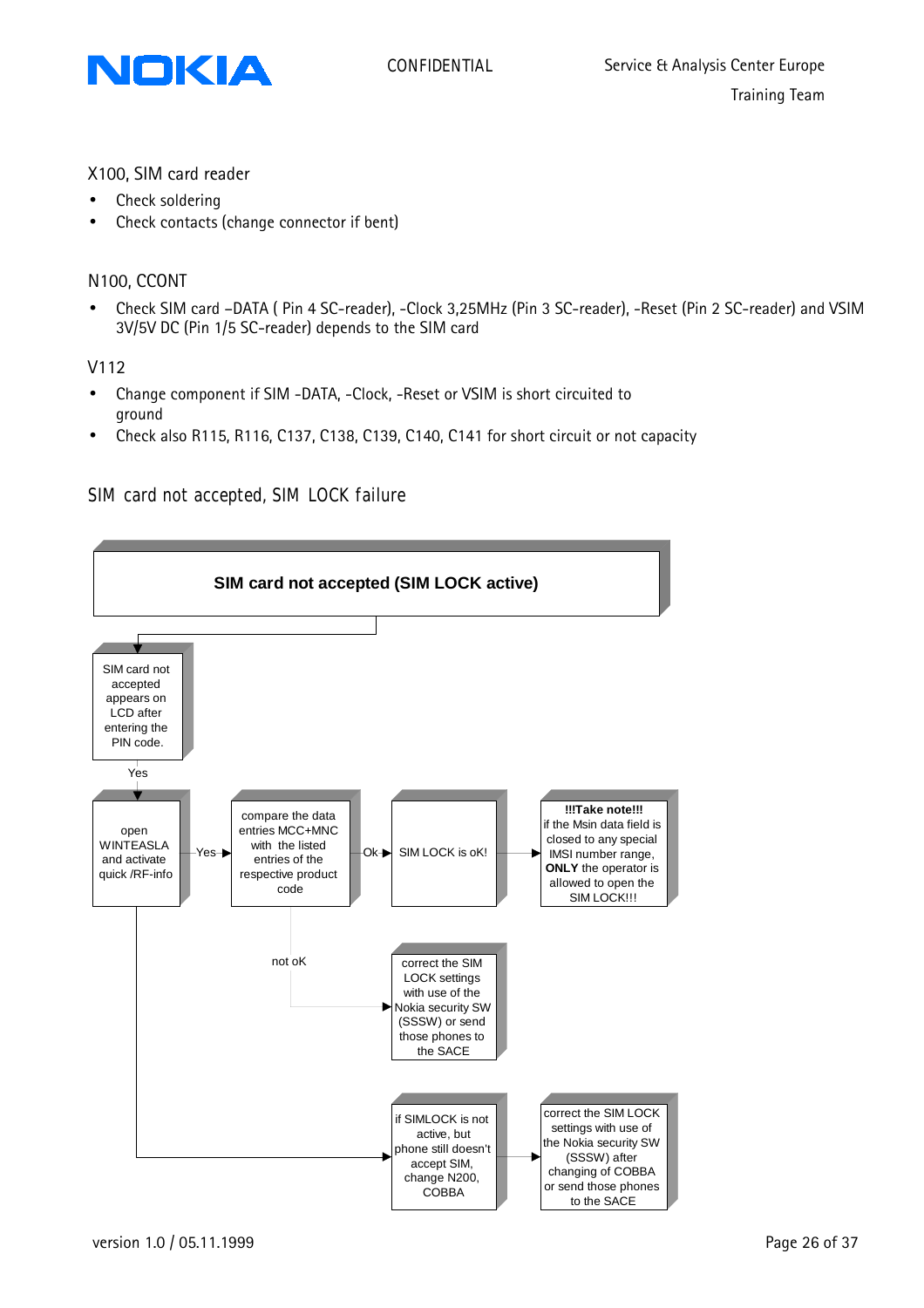



- If message "SIM Card not accepted" appears on LCD after entering PIN code, a SIM LOCK is probably activated in this phone
- Or COBBA has been changed and not reprogrammed with the SIM-LOC DATA
- Initialise phone into normal mode and activate Quick/ RF-info (WINTESLA) compare the SIM LOCK entries with the references from the operator. *Look at Figure: List of current SIM-LOC…*

# N100, CCONT

• Refer to insert SIM Card procedure

### N200, COBBA

• Change COBBA if all SIM LOCK entries and SIM-CARD signals from CCONT are OK

Note! Rewrite SIMLOCK and IMEI entries with use of the Nokia security SW (SSSW) and make a SW-update or send this phones to the SACE, if this procedure is not permitted to you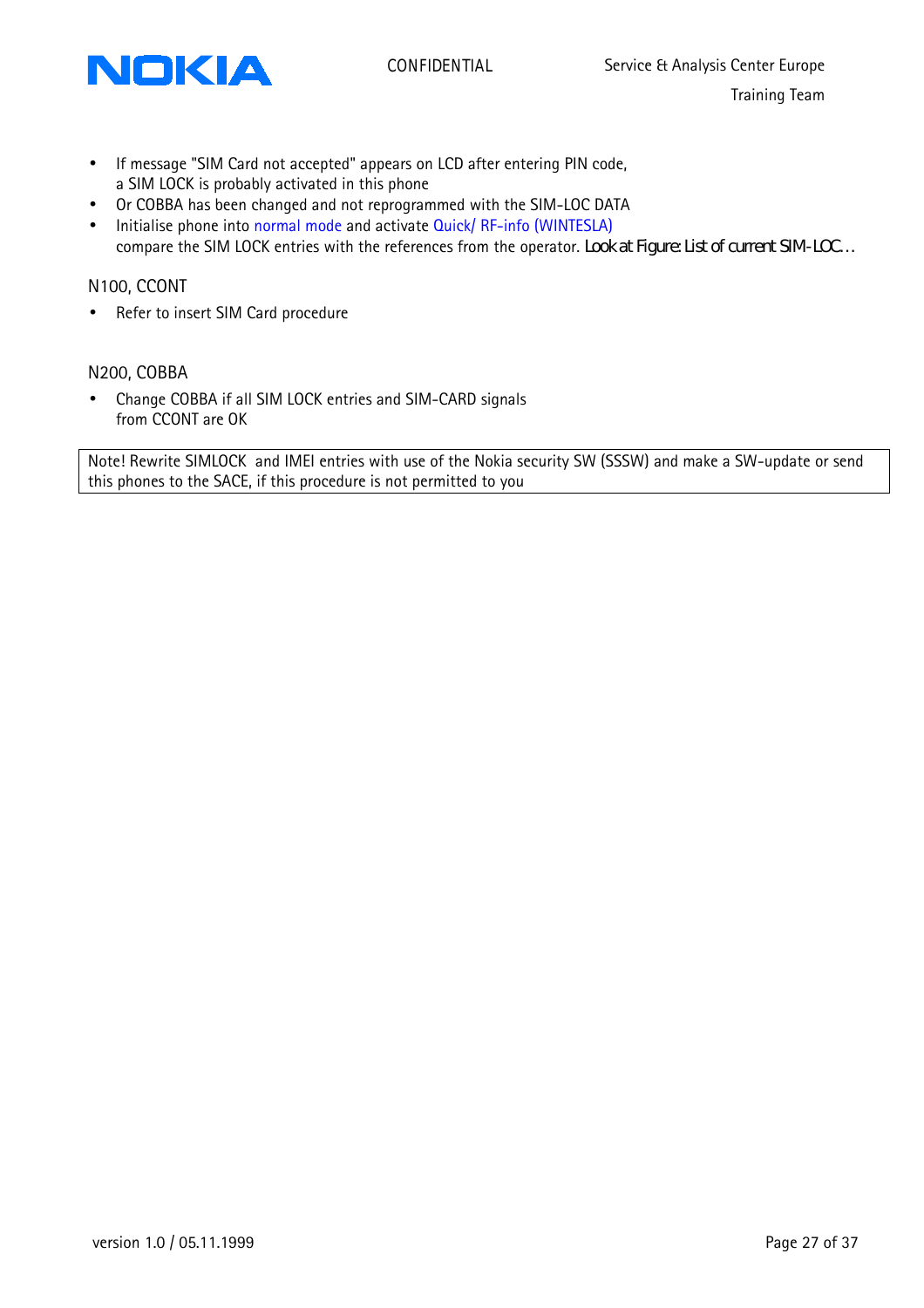<span id="page-27-0"></span>

# **Product Code NSE-8**

**Figure 6: List of current SIM LOC phones NSE-8**

| <b>Product-Code</b>                                                                                                                | <b>SIM-LOCK-DATA</b> |                     | <b>Operator</b>  |
|------------------------------------------------------------------------------------------------------------------------------------|----------------------|---------------------|------------------|
| $NSE-8$                                                                                                                            |                      |                     |                  |
| 0503478                                                                                                                            | Mcc+Mnc<br>Msin      | 20820<br>?????????? | <b>BOUYGUES</b>  |
| 0503566                                                                                                                            | Mcc+Mnc<br>Msin      | 20210<br>99???????? | <b>TELESTET</b>  |
| 0503565                                                                                                                            | Mcc+Mnc<br>Msin      | 20205<br>90???????0 | <b>PANAFON</b>   |
| 0503564                                                                                                                            | Mcc+Mnc<br>Msin      | 20201<br>1????????? | <b>COSMOTE</b>   |
| 0503567                                                                                                                            | Mcc+Mnc<br>Msin      | 23830<br>?????????? | <b>MOBILIX</b>   |
| 0503298, 0503299                                                                                                                   | Mcc+Mnc<br>Msin      | 20801<br>?????????? | <b>OLA</b>       |
| 0503593                                                                                                                            | Mcc+Mnc<br>Msin      | 26001<br>?????????? | POLKOMTEL        |
| 0503594, 0505102                                                                                                                   | Mcc+Mnc<br>Msin      | 26801<br>?????????? | <b>TELECEL</b>   |
| 0503575                                                                                                                            | Mcc+Mnc<br>Msin      | 21630<br>?????????? | <b>WESTEL</b>    |
| 0503576                                                                                                                            | Mcc+Mnc<br>Msin      | 21601<br>?????????? | <b>PANNON</b>    |
| 0505105                                                                                                                            | Mcc+Mnc<br>Msin      | 26002<br>?????????? | ERA              |
| 0505100                                                                                                                            | Mcc+Mnc<br>Msin      | 23433<br>?????????? | ORANGE           |
| 0505101                                                                                                                            | Mcc+Mnc<br>Msin      | 23430<br>?????????? | ONE2ONE          |
| 0505107                                                                                                                            | Mcc+Mnc<br>Msin      | 28601<br>?????????? | <b>TURKCEL</b>   |
| 0505108                                                                                                                            | Mcc+Mnc<br>Msin      | 28602<br>?????????? | <b>TELSIM</b>    |
| 0505104                                                                                                                            | Mcc+Mnc<br>Msin      | 26003<br>?????????? | <b>CENTERTEL</b> |
| 0505110                                                                                                                            | Mcc+Mnc<br>Msin      | 27201<br>?????????? | <b>EIRCEL</b>    |
| 0502159, 0502993,<br>0502994, 0503161<br>0503207, 0503286,<br>0503287, 0503288<br>0503583, 0505106,<br>0505112, 0503789<br>0503824 | NO SIM-LOCK          |                     |                  |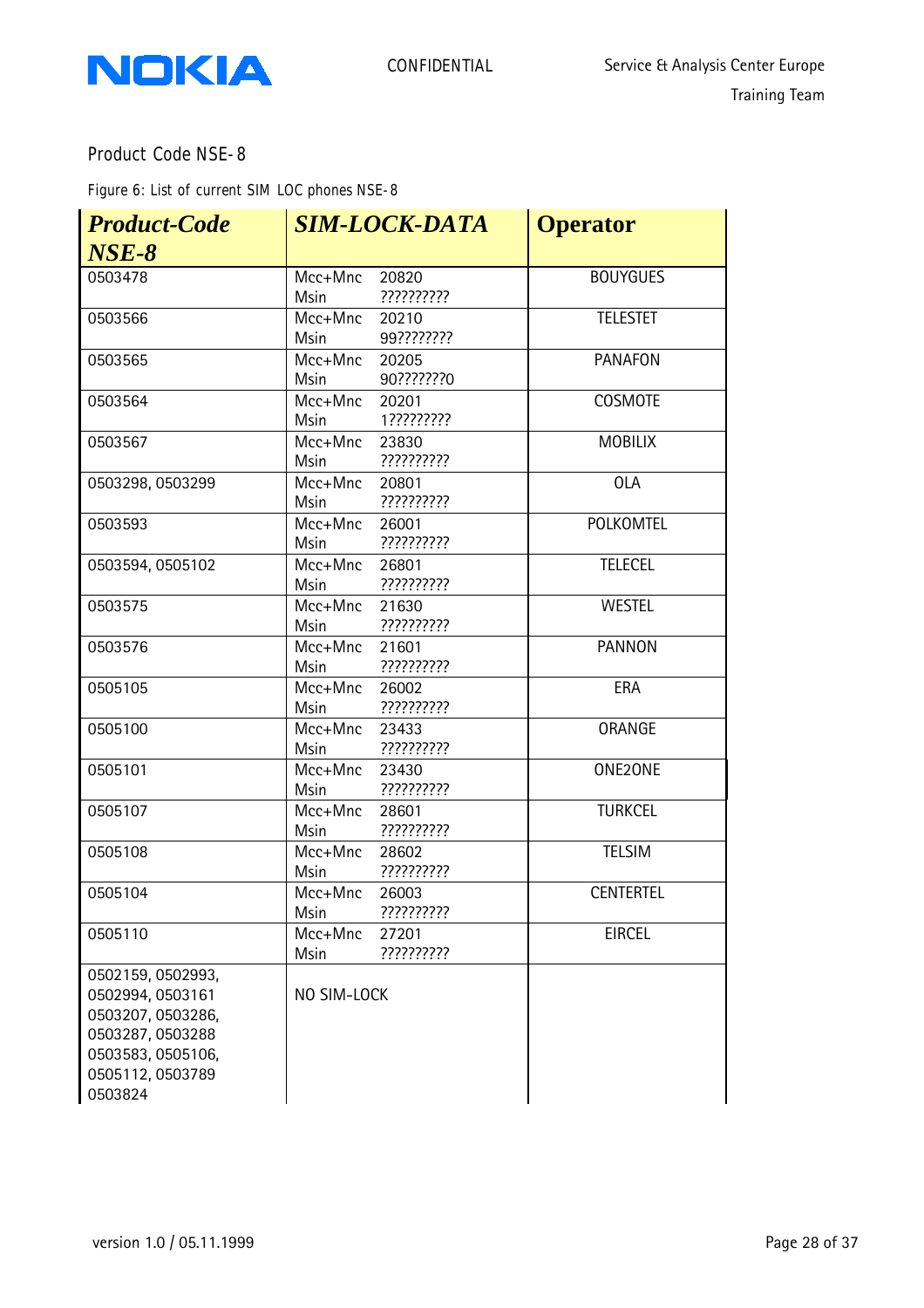

| <b>SIM-LOCK-DATA</b>                          | <b>Operator</b>                  |  |  |
|-----------------------------------------------|----------------------------------|--|--|
| Msin<br>??????????                            | Maxmobil                         |  |  |
| Mcc+Mnc<br>65510<br>??????????<br>Msin        | MTN, South Africa                |  |  |
| Mcc+Mnc<br>23002<br>??????????<br>Msin        | Eurotel, Czech Rep.              |  |  |
| Mcc+Mnc<br>20416<br>??????????<br>Msin        | <b>BEN, Netherlands</b>          |  |  |
| Mcc+Mnc<br>26806<br>??????????<br>Msin        | TMN, Portugal                    |  |  |
| 23102<br>Mcc+Mnc<br>??????????<br>Msin        | Mobilkom-A1, Austria             |  |  |
| Mcc+Mnc<br>20420<br>??????????<br><b>Msin</b> | Duchtone, Netherlands            |  |  |
| Mcc+Mnc<br>23002<br>??????????<br>Msin        | Eurotel-Contracrt, Czech<br>Rep. |  |  |
| Mcc+Mnc<br>22601<br>??????????<br>Msin        | Connex                           |  |  |
| Mcc+Mnc<br>20412<br>??????????<br>Msin        | Telfor, Netherlands              |  |  |
| Mcc+Mnc<br>??????????<br><b>Msin</b>          |                                  |  |  |
| Mcc+Mnc<br>??????????<br>Msin                 |                                  |  |  |
| Mcc+Mnc<br>Msin<br>??????????                 |                                  |  |  |
| Mcc+Mnc<br>Msin<br>??????????                 |                                  |  |  |
| Mcc+Mnc<br>??????????<br>Msin                 |                                  |  |  |
| Mcc+Mnc<br>Msin<br>??????????                 |                                  |  |  |
| Mcc+Mnc<br>??????????<br>Msin                 |                                  |  |  |
|                                               | Mcc+Mnc<br>23203                 |  |  |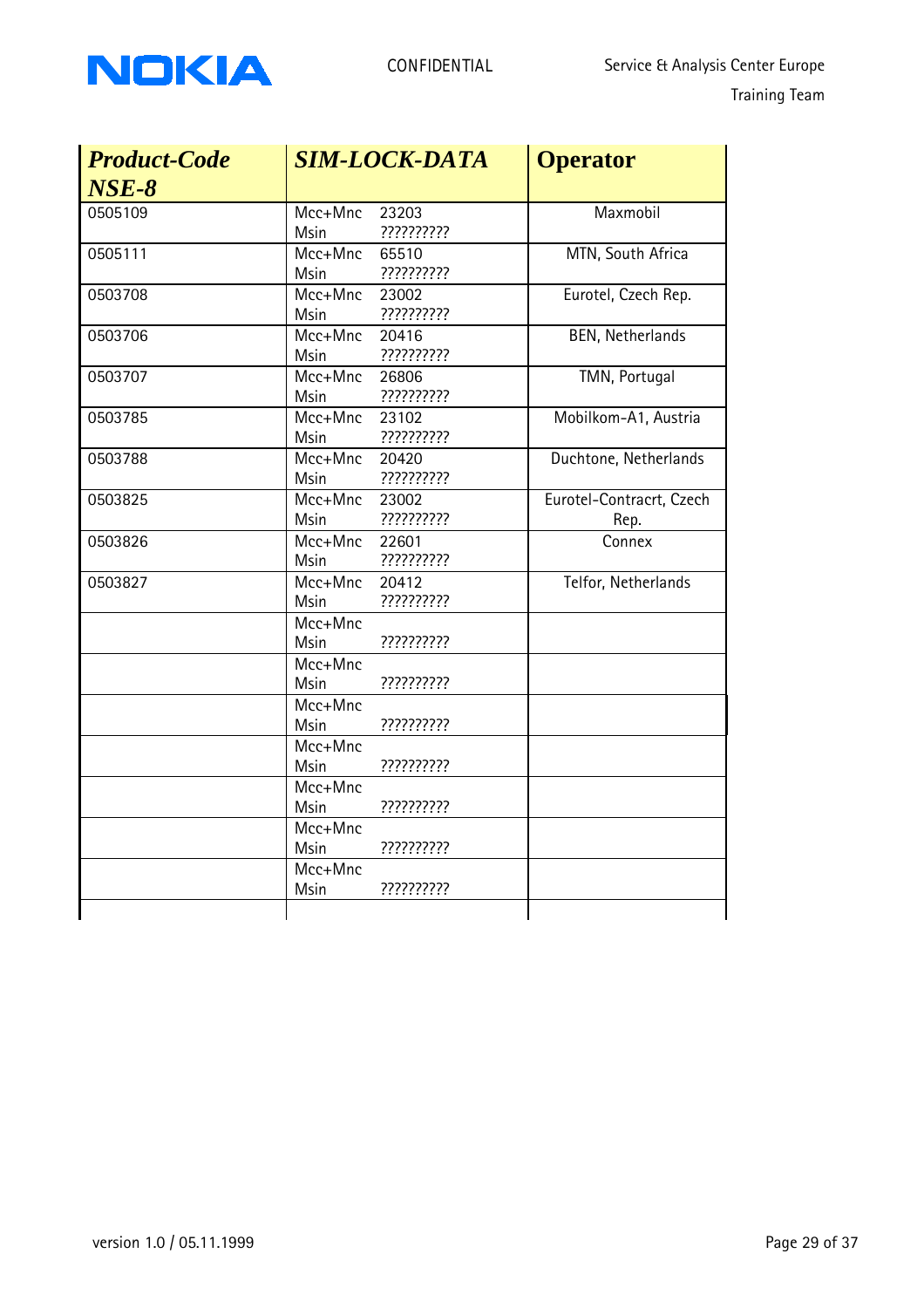<span id="page-29-0"></span>

# **Recommendation for repair actions in the RF- area**

### **To prevent some additional faults please take care of following recommendations for repairing the RF-area**

- Don't use so much flux that it will go through the board and soiled the keyboard area
- Clean after every repair time the rest of the flux from PCB
- Don't make any loose wiring connection on the board
- To change some components it is necessary to remove the shield from the PCB, use matching nozzles for the solder machine. Don't cut it partially and solder the "old" part back or make some unqualified work
- Use a new shield after removing

### **Low receiver signal strength indicator**

### Antenna faulty / wrong - Tuning

- Check the fixed position of the antenna, *don't touch the conducting area with the fingers*
- Check the antenna spring connector X501, change it if bent
- Check the receiver signal indicator with a new antenna
- Retune the handset

### **No Service**

**Set first the RF-Generator to a high RF-Level output e.g. –40dBm Set the module with wintesla as follow mode: Initialise/ Local mode/ Testing/ RF Controls…/ Active unit "RX"/ Operation Mode "continuous**"

### 13MHz VCTCXO G701 out of range

- Check the 13MHz reference frequency pin 15 N700 (SUMMA) or pin 2 of G750, a frequency error higher +-50Hz can create deviation of the Intermediate frequencies
- View also SB 18 "The old version 'A' VCTCXO (type number: NGK3092A) should be replaced with a new version 'B' VCTCXO (type number: NGK3092B)"

No RX (no Rx calibration…RSSI reading highest value)

#### N600 CRFU / faulty / poor soldering

- Check the incoming RF- Channel frequency on pin 27 N600
- Check the LNA AGC voltage 2,8V DC pin 28 N600
- Check the VRX\_1 voltage 2,8V pin 15,16,23, 33, 38,45,46 N600
- Check the LNA\_OUT frequency pin 23 N600 and input on pin 18, 19. An attenuation from aprox. 10-15dBm between signal input and output is normal!
- Check the UHF LO frequency (2036MHz GSM900 CH60) pin 3 N600 approx. -20dBm. No frequency deviations are allowed!
- Check the outgoing 71MHz Intermediate Frequency on pin 15, 16 N600
- Check the soldering of N600 or change it

### Z700 / faulty / poor soldering

- Check the 71MHz IF frequency on Z700. The normal attenuation between input and output are ≈15dBm
- Check the components C701, C704,C149, L701, R701 if the signal amplitude is different between the two lines
- check the soldering of Z700 or change it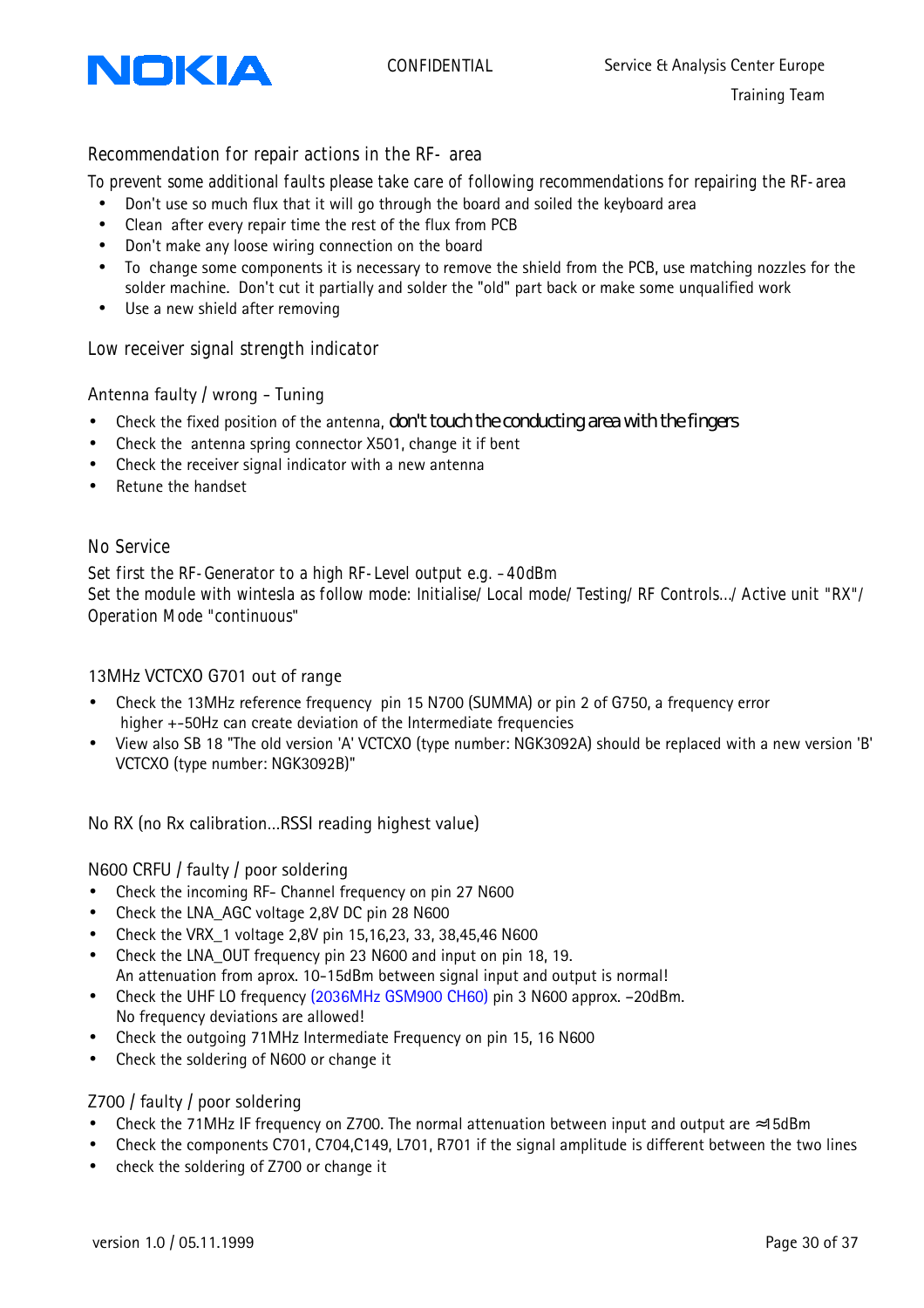

# Z701 faulty / poor soldering

- check the outgoing 13MHz IF on pin 30 N700 (SUMMA)
- check the input 13MHz IF on pin 25, 26 N700 (SUMMA) . The attenuation between input and output is ≈20dBm
- check the 13MHz IF on Z701, around 5dBm attenuation between signal-in and signal-out
- check the soldering of Z701 or change it
- check R717, R718, R719, C706 and the line resistance to ground (10KΩ with all components)

# G700 UHF Oscillator faulty

- check the UHF frequency on G700 for high spurious or deviation
- check the UHF-VC on pin 21 N700 1,9V-3.2V DC depending of the channel
- check the 5V VCP supply voltage on pin 13, 22 from N700 SUMMA
- check R733 33KΩ, R730 5K6 Ω, R731 2K2Ω, C740 2,2nF
- change the oscillator

# N700 SUMMA faulty / poor soldering

- check the 13MHz reference frequency pin 15 N700. (No frequency deviation higher  $\pm$ 50Hz is allowed!)
- check the power supply voltage VRX\_2 2,8V DC pin 35 N600
- check the incoming IF 71MHz pin 37,38 N700
- check the 13MHz IF on pin 30(out),25, 26(in) N700 . The attenuation between input and output are ≈20dBm
- check the control-lines for the PLL pin 5, 6, 7 from N700 (see the diagrams below)
- check the incoming VHF\_LO frequency 464MHz pin 8 N700 if the 13MHz IF are deviated or not exist measurable level approximate –20dBm!
- Check the synth. power supply 2,8V DC pin 9, 19 N700 and VCC G700, G702
- Check the VCP 5V DC pin 13, 22 N700
- Check the control voltage for the UHF and VHF oscillator (UHF pin 21 control voltage is channel dependent, pin12 2,2V DC on N700)
- Check the soldering of N700 or change it

### **Figure 7: PLL-SCKL Signal**



| Name                                | = Active Channel 1          |             |                       |
|-------------------------------------|-----------------------------|-------------|-----------------------|
| Date                                | $= 03.08.99$                |             |                       |
| Time                                | $= 14:13:46$                |             |                       |
| Y Scale                             |                             | - 200       | mV/Div                |
| Y At 50%                            |                             | $= 494.00$  | m٧                    |
| X Scale<br>$\times$ At 0%<br>X Size | $=$<br>$=$<br>$\sim$ $\sim$ | 7.04<br>512 | ms/Div<br>ms<br>(512) |
| Maximum = 982.25<br>Minimum =       |                             | -6.88       | mV<br>m٧              |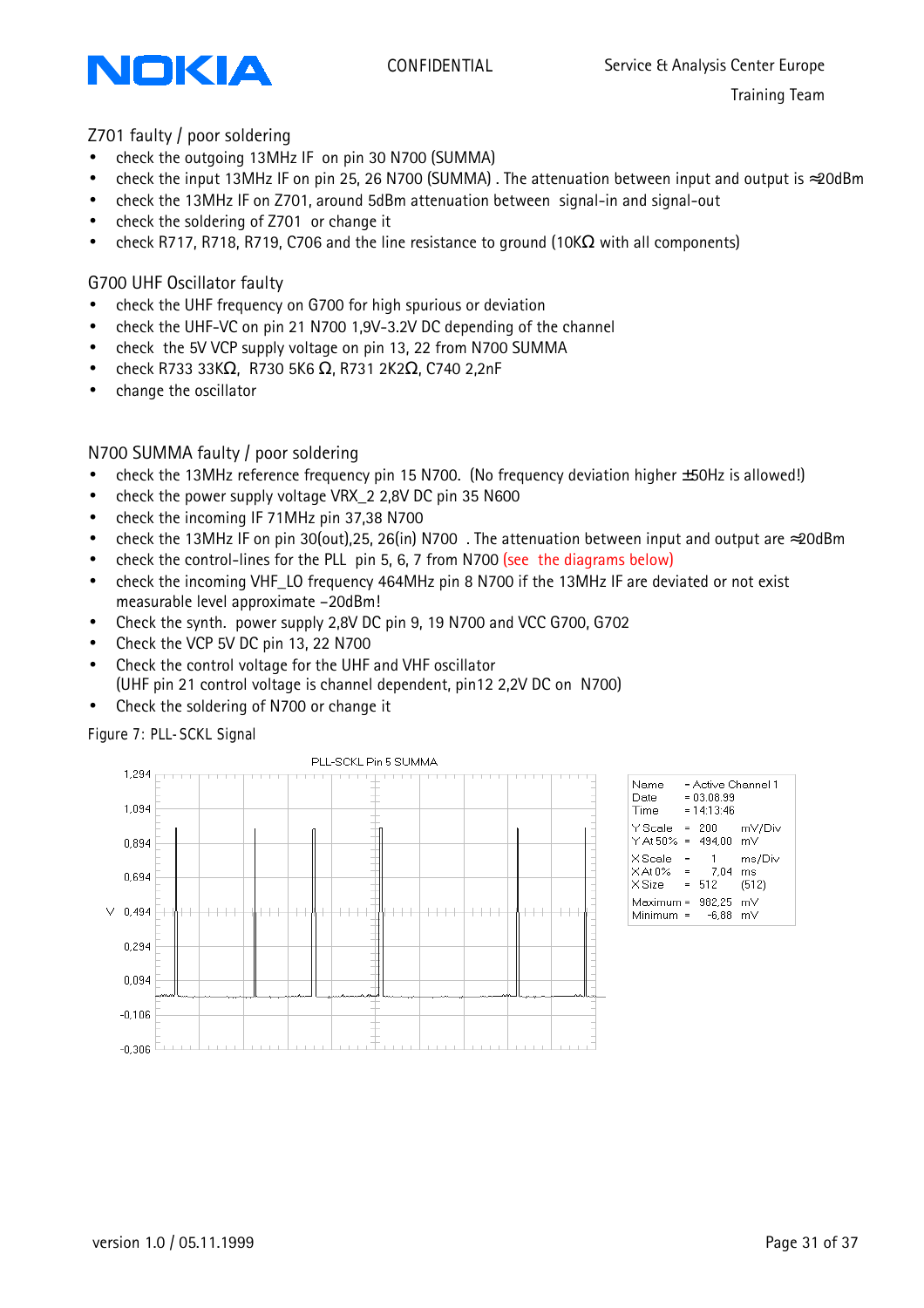

### **Figure 8:PLL-SDAT Signal**



| Name<br>Date<br>Time                  | = Active Channel 1<br>$= 03.08.99$<br>$= 14:17:06$ |        |
|---------------------------------------|----------------------------------------------------|--------|
| Y Scale<br>Y At 50% =                 | $= 500$<br>1.235 V                                 | m∨/Div |
| XScale<br>$\times$ At 0% =<br>XSize = | $\mathbf{1}$<br>$=$<br>7.04 ms<br>512 (512)        | ms/Div |
| Maximum =                             | 2.835 V<br>Minimum = -17.19 mV                     |        |

# **Figure 9:PLL-SENA Signal**



| Name<br>Date<br>Time               | = Active Channel 1<br>$= 03.08.99$<br>$= 14:05:04$ |                       |
|------------------------------------|----------------------------------------------------|-----------------------|
| Y Scale<br>Y At 50%                | 500<br>$=$<br>$_{0.00}$<br>$=$ $\,$                | mV/Div<br>m٧          |
| XScale<br>$\times$ At 0%<br>X Size | 2<br>$=$<br>7.04<br>$=$<br>512<br>$=$              | ms/Div<br>ms<br>(512) |
| Maximum =<br>Minimum               | 80.78 m∨<br>$-1,191$ V<br>$=$                      |                       |

# No RX (no Rx calibration…RSSI reading fixed value)

COBBA / MAD faulty /broken solder balls

- Check if the 13MHz IF on pin 23,24 N700 SUMMA change the amplitude if you change the generator frequency level
- Check if the RXC impulse on pin 36 N700 (SUMMA) change the amplitude if the generator frequency level is modified (see the diagram below) **(change the operation mode first to "RX BURST MODE")**
- Check R725 if any or low signals are measurable
- Change COBBA N200(rewrite SIMLOCk and update the handset)
- If the fault persist MAD or the PCB should be the reason
- In this case swap the handset because MAD is not changeable

Note! Rewrite SIMLOCK and IMEI entries with use of the Nokia security SW (SSSW) and make a SW-update or send this phones to the SACE, if this procedure is not permitted to you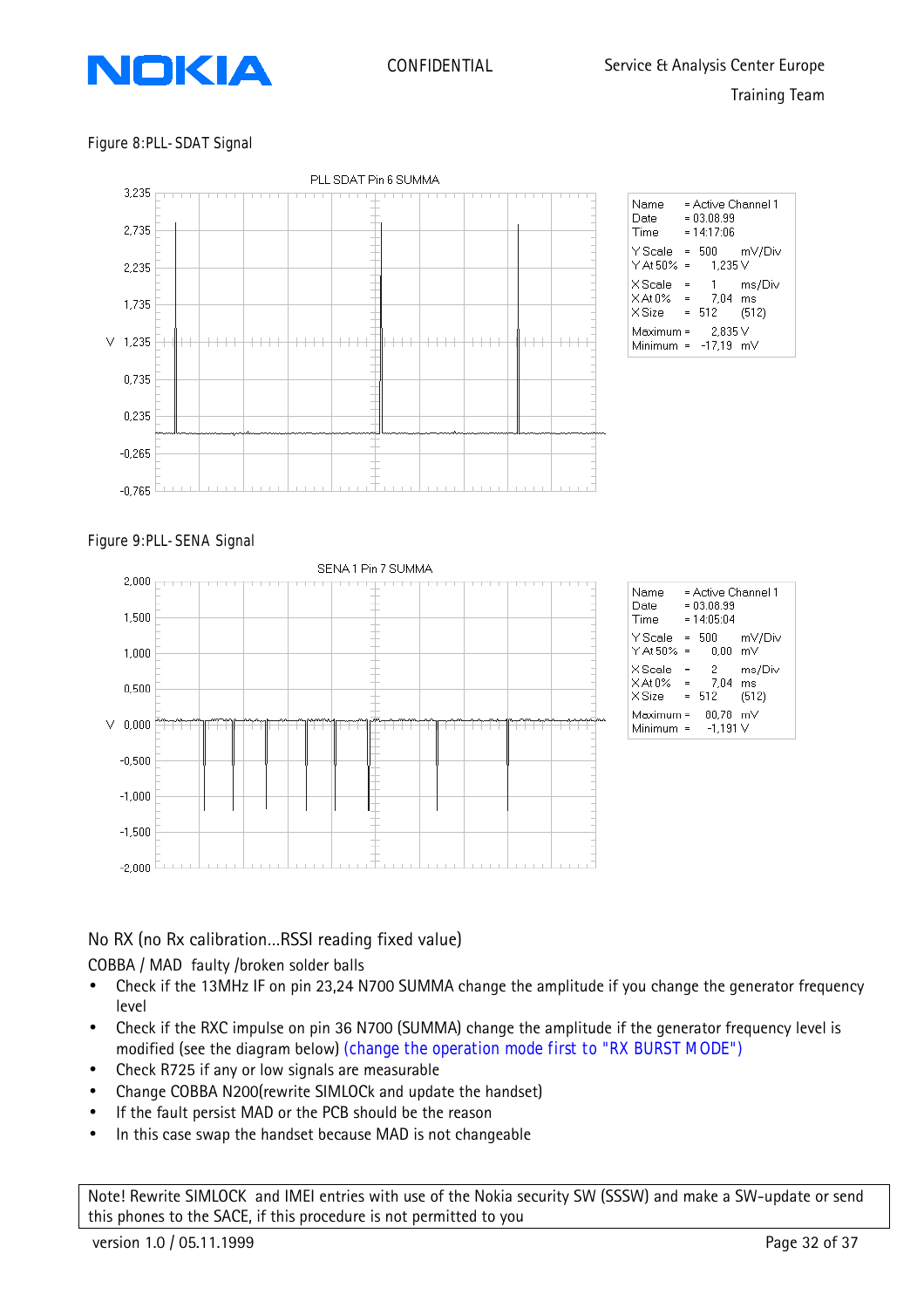<span id="page-32-0"></span>

#### **Figure 10:RX-Control Signal**



# **Call breaks / No service**

G701 13MHz Oscillator out of range or high spurious emission

- Set the handset to call mode, check if some phase and frequency errors appear special in GSM 1800 band The deviations will be higher the higher the traffic channel is!
- Change the G701 13MHz Oscillator

COBBA N200 broken solder balls

- Check VBB 2,8V DC on C117 near to CCONT
- Check VCOBBA 2,8V DC C148 near to COBBA
- Check COBBACKL 13MHz 3,2Vpp on J 201 (see the diagram in chapter "COBBA contact service" )
- Check the module in call modus with a simulator.
- Knock very careful with something no metalled around the COBBA
- Check if some errors appear on the tester (phase /frequency / RX-Quality/TX-Power level)
- Check the COBBA IC with a microscope, the first broken balls are normal on the corners from circuit.
- Change the circuit with a μBGA solder machine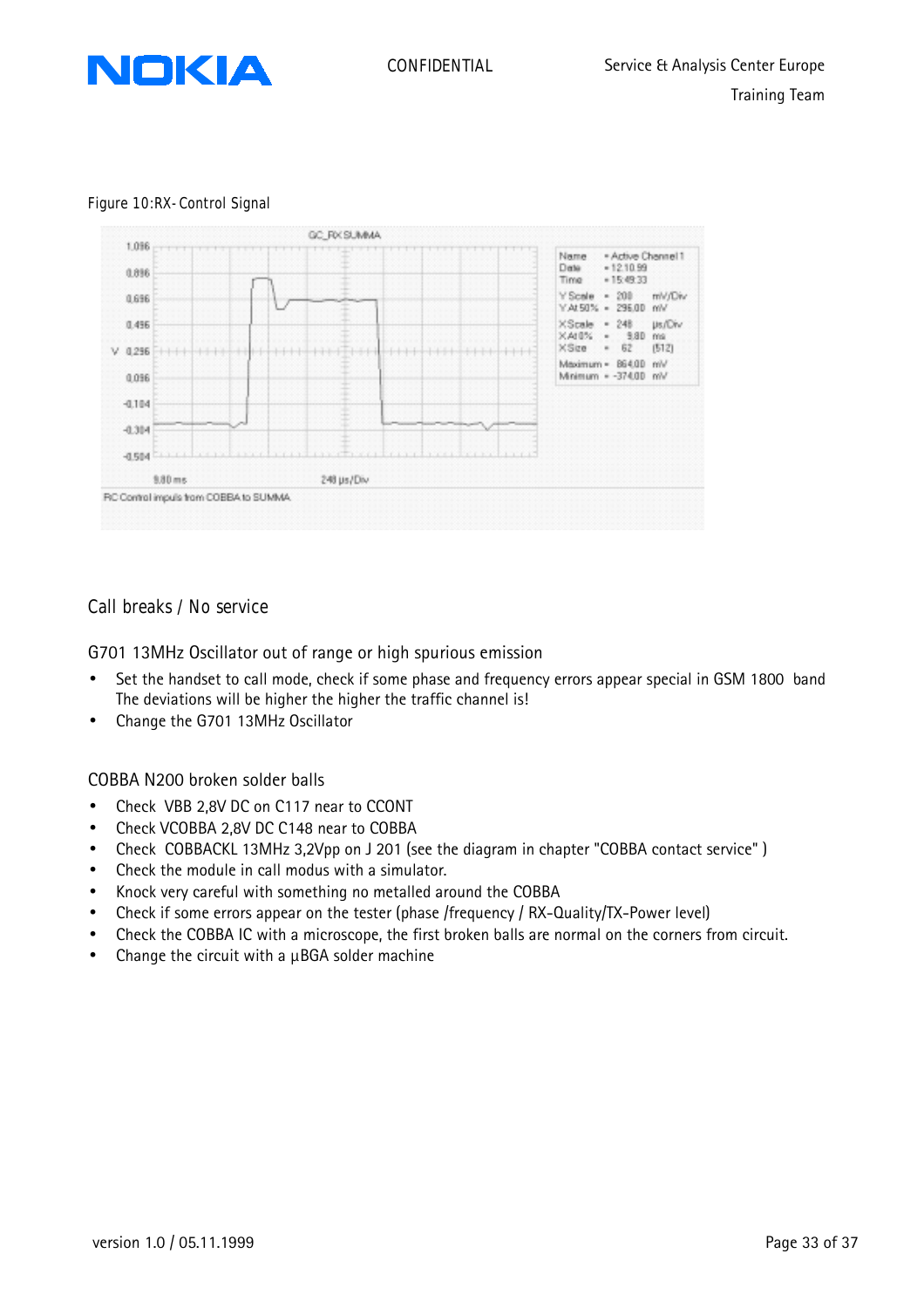<span id="page-33-0"></span>

The pictures indicate a typically case of broken solder ball under the μBGA. On the right you can see the little part of the COBBA IC view with a microscope. The PCB is on the top, and the COBBA are with the body to the bottom of the picture. The picture below shows a broken ball view through a X-ray machine





# **No TX-Power or to low**

**See also the troubleshooting chapter 4.GSM transmitter and 5. PCN transmitter from service manual**

Z500 Duplexer Filter (Low TX-Power on GSM 900)

- Check the TX-Power level between the TX "in" and "Antenna" pad of the duplexer
- Resolder the ground and signal connection pads of the duplexer
- Change the duplexer

Z504 RX/TX switch GSM1800 (Low TX-Power on GSM 1800)

- Check the 1V DC TX-switching voltage on Z504
- Check the TX-power difference between "TX" and "ANT" pad on Z504
- Change the Z504 if more than 2dBm difference are measurable

### N500 /N501 Power Amplifier GSM 900 /GSM 1800

- Check the power supply VDC\_OUT(3,2V→4,2V dependent to the power level) N500 /N501 pin 3
- Check the input power on pin N500/N501 depend of the band (nominal 0dbm)
- Check the outgoing power on pin 4 N500/ N501
- Check the TX-Power control signal on pin 2 N500/ N501, 0,7Vpp-1,7Vpp / 0,12.V 0,2.V DC dependent of the power-level (see the diagram below)
- Change the PA if no power or to low power comes out and the power supply and control line are OK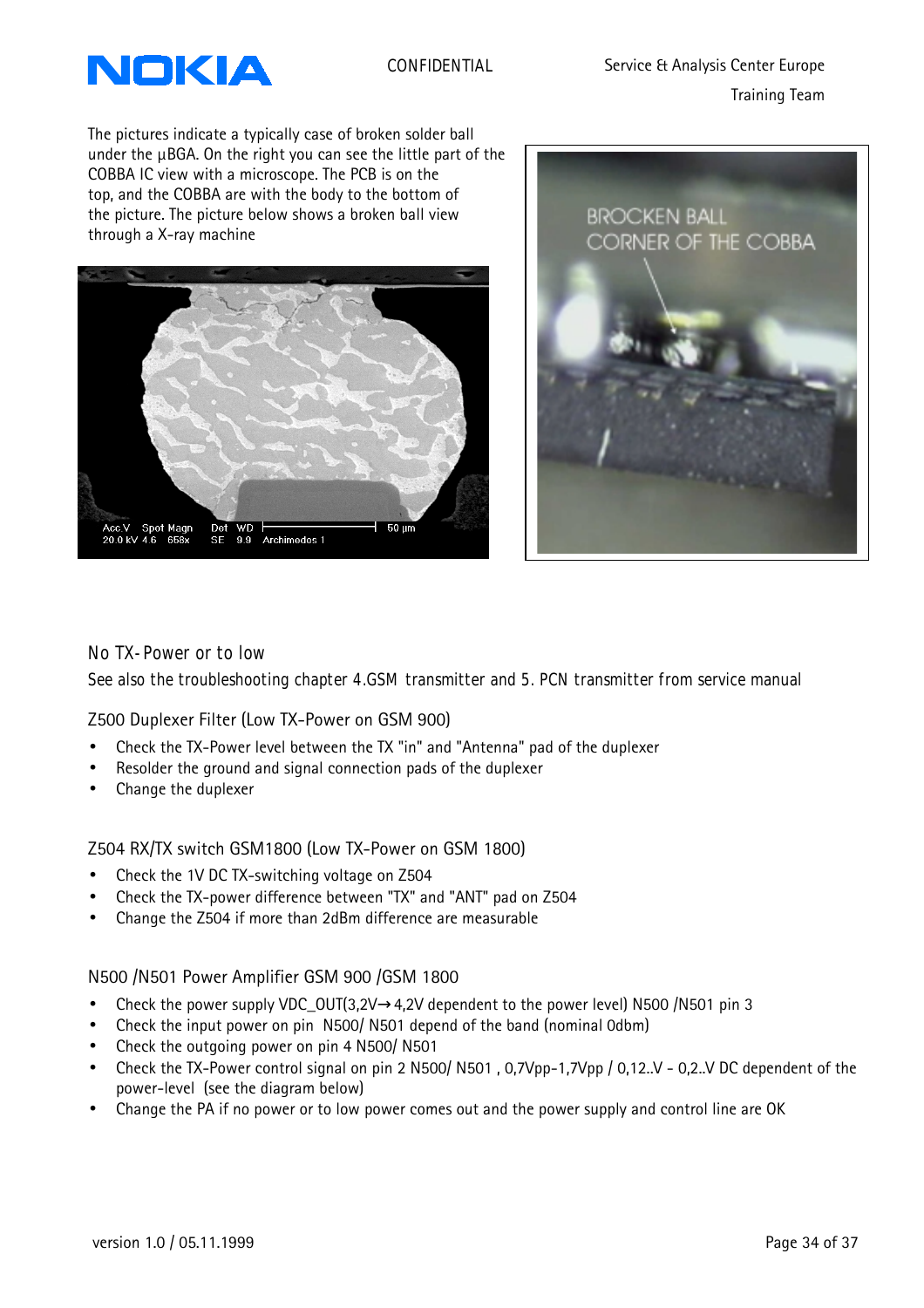

#### Figure 11:TX-Control Signal



TX-control impuls on pin 2 from N500/N501<br>example on GSM 900 TX-level 6 approx. 32dBm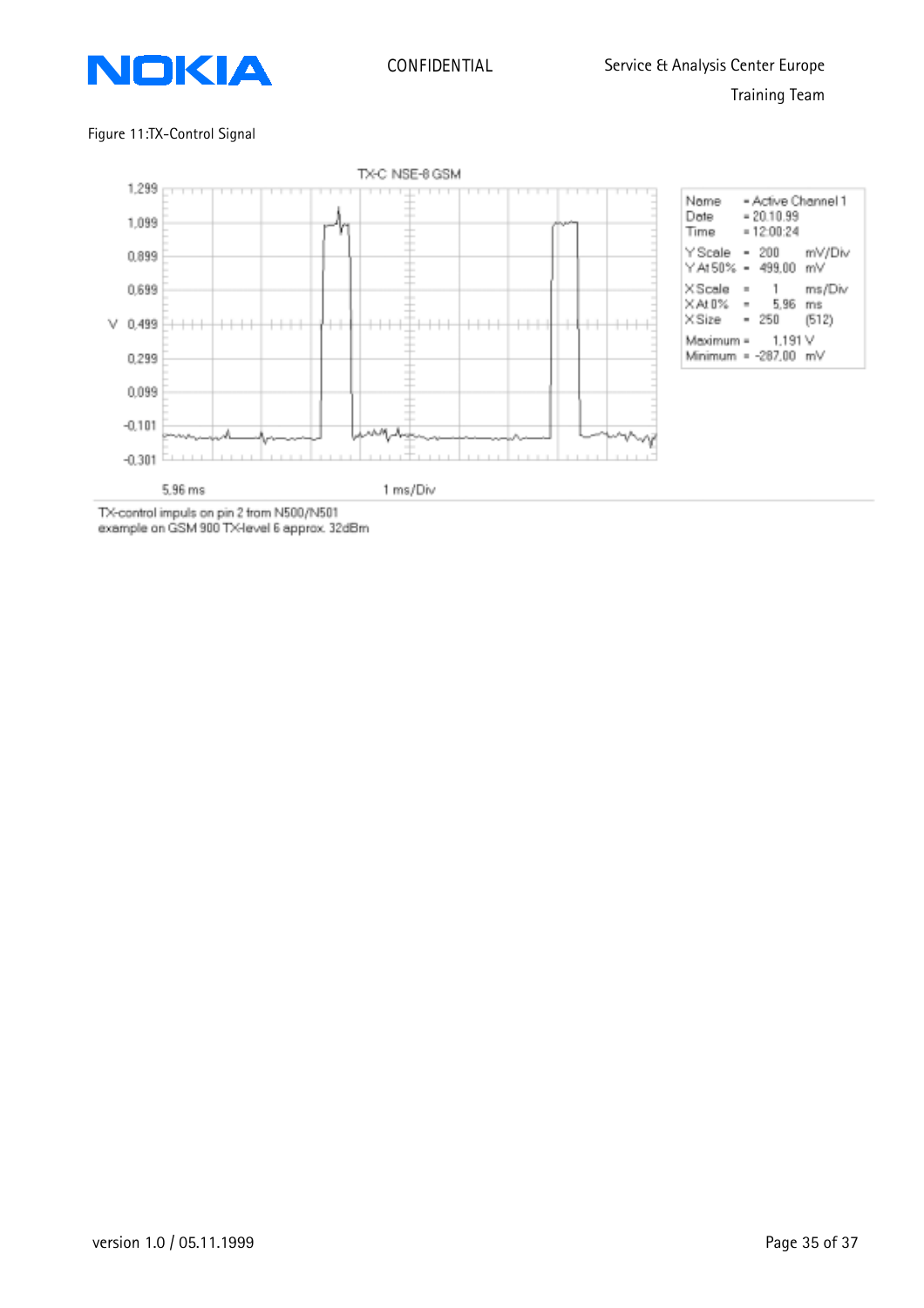

Change history

| Originator | <b>Status</b> | <b>Version</b> | <b>Date</b> | Comment                                          |
|------------|---------------|----------------|-------------|--------------------------------------------------|
| Jose       | Draft         | 0.2            | 22.10.1999  | First draft version for the repair group         |
| Marquez    |               |                |             |                                                  |
|            | Draft         | 0.3            | 02.11.199   | Insert comments from the repair team, add layout |
|            |               |                |             | "Test Points"                                    |
|            | approved      | 1.0            | 05.11.1999  | First AMS version                                |